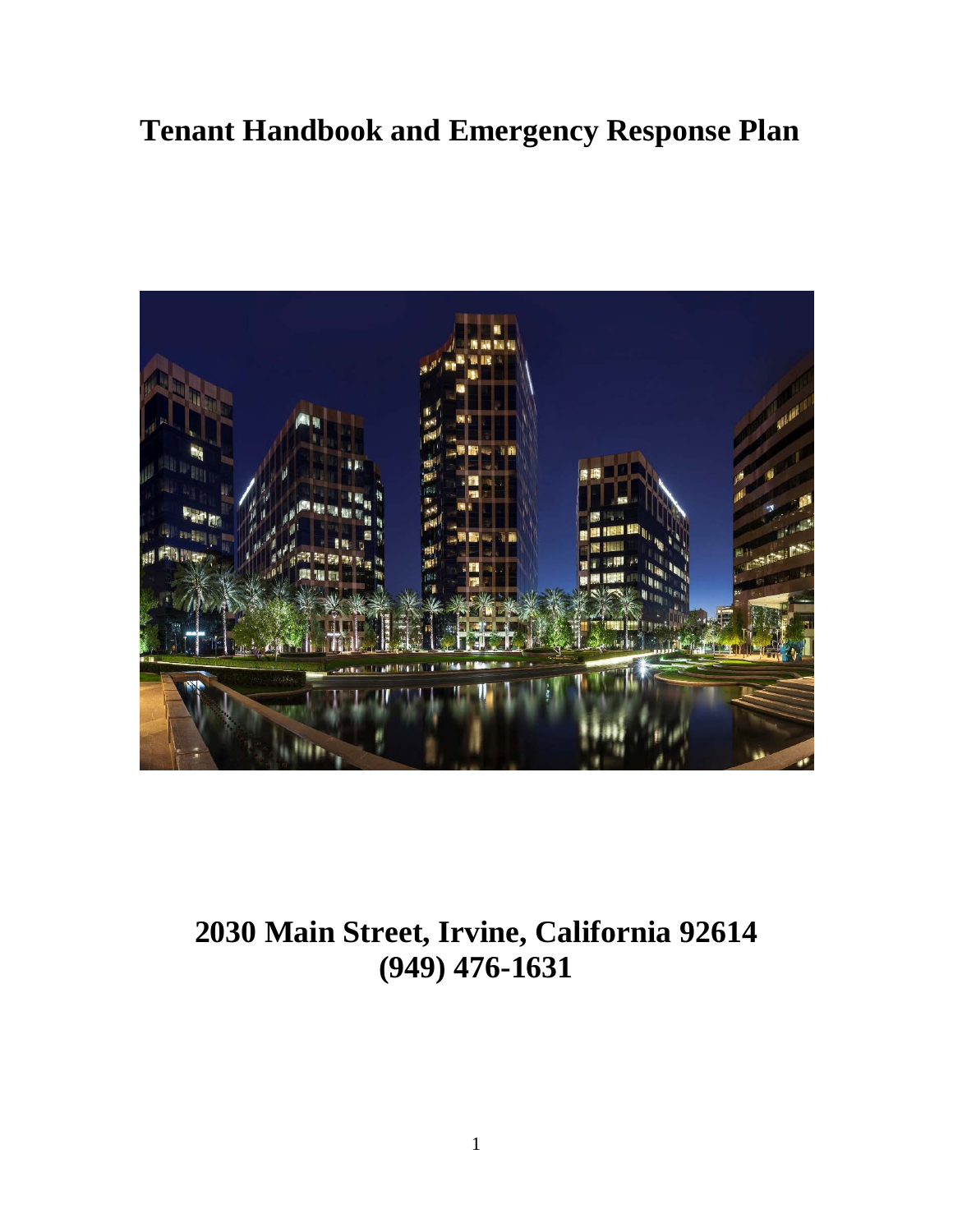# **Tenant Handbook and Emergency Response Plan**

## **TABLE OF CONTENTS**

## **SECTION**

| I.    | <b>INTRODUCTION</b>                                                                                                                                                                                                                                                                                                                 | 3                                                                                  |
|-------|-------------------------------------------------------------------------------------------------------------------------------------------------------------------------------------------------------------------------------------------------------------------------------------------------------------------------------------|------------------------------------------------------------------------------------|
| Π.    | THE MANAGEMENT COMPANY                                                                                                                                                                                                                                                                                                              | 3                                                                                  |
| III.  | <b>EMERGENCY NUMBERS</b>                                                                                                                                                                                                                                                                                                            | 3                                                                                  |
| IV.   | <b>TENANT INFORMATION</b>                                                                                                                                                                                                                                                                                                           | 4                                                                                  |
|       | <b>Cleaning Services</b><br>a.<br>Maintenance/Operations<br>b.<br><b>Service Calls</b><br>$\mathbf{c}$ .<br>d. Space Alterations of Tenant Premises<br><b>Mail Services</b><br>e.<br>f.<br>Keys<br><b>Copier/Computer Electrical Requirements</b><br>g.<br>h. Special Events<br>i.<br>Parking<br><b>Rental Payment Policy</b><br>j. | 4<br>$\overline{4}$<br>$\overline{\mathcal{L}}$<br>5<br>5<br>5<br>5<br>5<br>6<br>6 |
| V.    | <b>ELEVATORS</b>                                                                                                                                                                                                                                                                                                                    | 6                                                                                  |
| VI.   | <b>SECURITY</b>                                                                                                                                                                                                                                                                                                                     | $\tau$                                                                             |
|       | <b>Security Service</b><br>a.<br>b. Suite Authorization<br><b>Office Security Checklist</b><br>c.                                                                                                                                                                                                                                   | $\tau$<br>8<br>9                                                                   |
| VII.  | <b>EMERGENCY PROCEDURES</b>                                                                                                                                                                                                                                                                                                         | 10                                                                                 |
| VIII. | <b>MOVING POLICY</b>                                                                                                                                                                                                                                                                                                                | 11                                                                                 |
| IX.   | <b>RULES AND REGULATIONS</b>                                                                                                                                                                                                                                                                                                        | 13                                                                                 |
| X.    | <b>EMERGENCY RESPONSE PLANS</b>                                                                                                                                                                                                                                                                                                     | 17                                                                                 |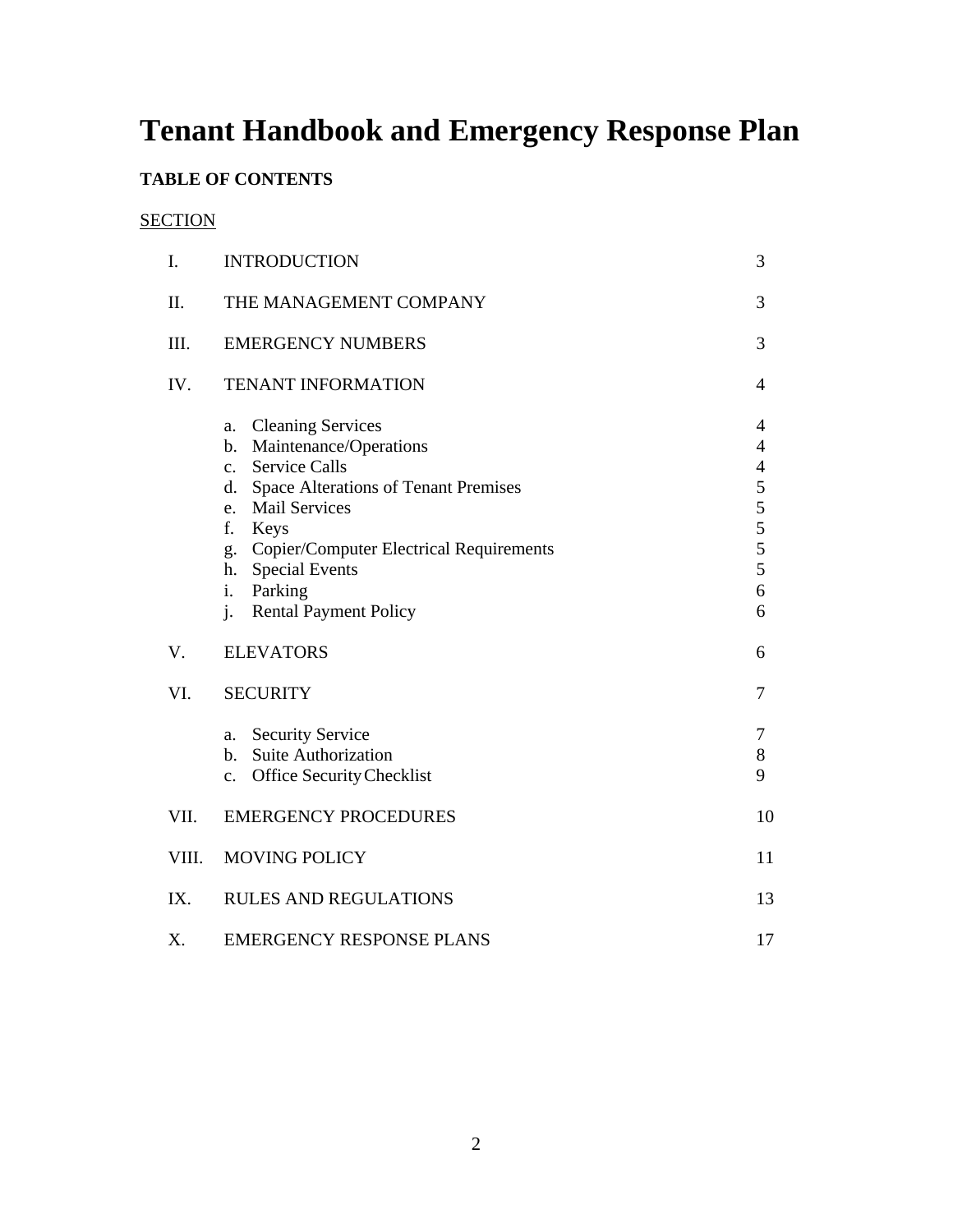## **I: INTRODUCTION**

#### WELCOME!

We welcome you to **2030 Main Street.** We know that you will find it a unique and exciting place in which to work within Irvine's business community. This handbook will provide information about the management and operations of 2030 Main Street.We are committed to providing our customers with the highest level of service and personal attention this industry has to offer. We feel privileged that you have chosen 2030 Main Street and look forward to a long and pleasant relationship. Please feel free to call on us whenever you feel we can be of assistance to you.

## **II: THE MANAGEMENT COMPANY**

CBRE, located at 2030 Main Street, Suite 225, Irvine, California 92614 is responsible for the management and leasing of 2030 Main Street. For your convenience, the following is a listing of telephone numbers and areas of responsibility should you need to contact us for any reason:

| <b>Property Management</b> | $(949)$ 476-1631 |
|----------------------------|------------------|
|                            |                  |

(Security, moving, parking, directory, keys, emergencies, special requests, etc. Office hours are generally 8:30 A.M. to 5:30 P.M., Monday through Friday).

| <b>Tenant Service Calls</b> | $(949)$ 476-1631 |
|-----------------------------|------------------|
|                             |                  |

(24-hour service line for janitorial, maintenance, repairs, HVAC etc. The maintenance staff is typically on-site 8:00 A.M. to 5:00 P.M., Monday through Friday and are available for emergencies, on Holidays, and on weekends by request or as needed).

| $(949)$ 476-1631<br><b>Marketing</b><br>(Leasing, expansions, renewals)<br><b>24-HOUR SECURITY</b><br>$(949)$ 261-8740<br><b>Other Emergency Numbers</b><br>Ambulance, Fire, and Police<br>(911)<br>Police<br>$(949) 724 - 7000$<br>$(949) 744 - 0400$<br>Fire Department<br>Ambulance<br>$(949) 744 - 0400$<br>(949) 764-4624<br>Hoag Hospital<br>$(949)$ 364-1400<br><b>Mission Hospital</b><br>Poison Control<br>$(800)$ 222-1222 | <b>Accounting</b><br>(Billing inquiries, etc.) | $(949)$ 476-1631 |
|--------------------------------------------------------------------------------------------------------------------------------------------------------------------------------------------------------------------------------------------------------------------------------------------------------------------------------------------------------------------------------------------------------------------------------------|------------------------------------------------|------------------|
|                                                                                                                                                                                                                                                                                                                                                                                                                                      |                                                |                  |
|                                                                                                                                                                                                                                                                                                                                                                                                                                      | <b>III: EMERGENCY NUMBERS</b>                  |                  |
|                                                                                                                                                                                                                                                                                                                                                                                                                                      |                                                |                  |
|                                                                                                                                                                                                                                                                                                                                                                                                                                      |                                                |                  |
|                                                                                                                                                                                                                                                                                                                                                                                                                                      |                                                |                  |
|                                                                                                                                                                                                                                                                                                                                                                                                                                      |                                                |                  |
|                                                                                                                                                                                                                                                                                                                                                                                                                                      |                                                |                  |
|                                                                                                                                                                                                                                                                                                                                                                                                                                      |                                                |                  |
|                                                                                                                                                                                                                                                                                                                                                                                                                                      |                                                |                  |
|                                                                                                                                                                                                                                                                                                                                                                                                                                      |                                                |                  |
|                                                                                                                                                                                                                                                                                                                                                                                                                                      |                                                |                  |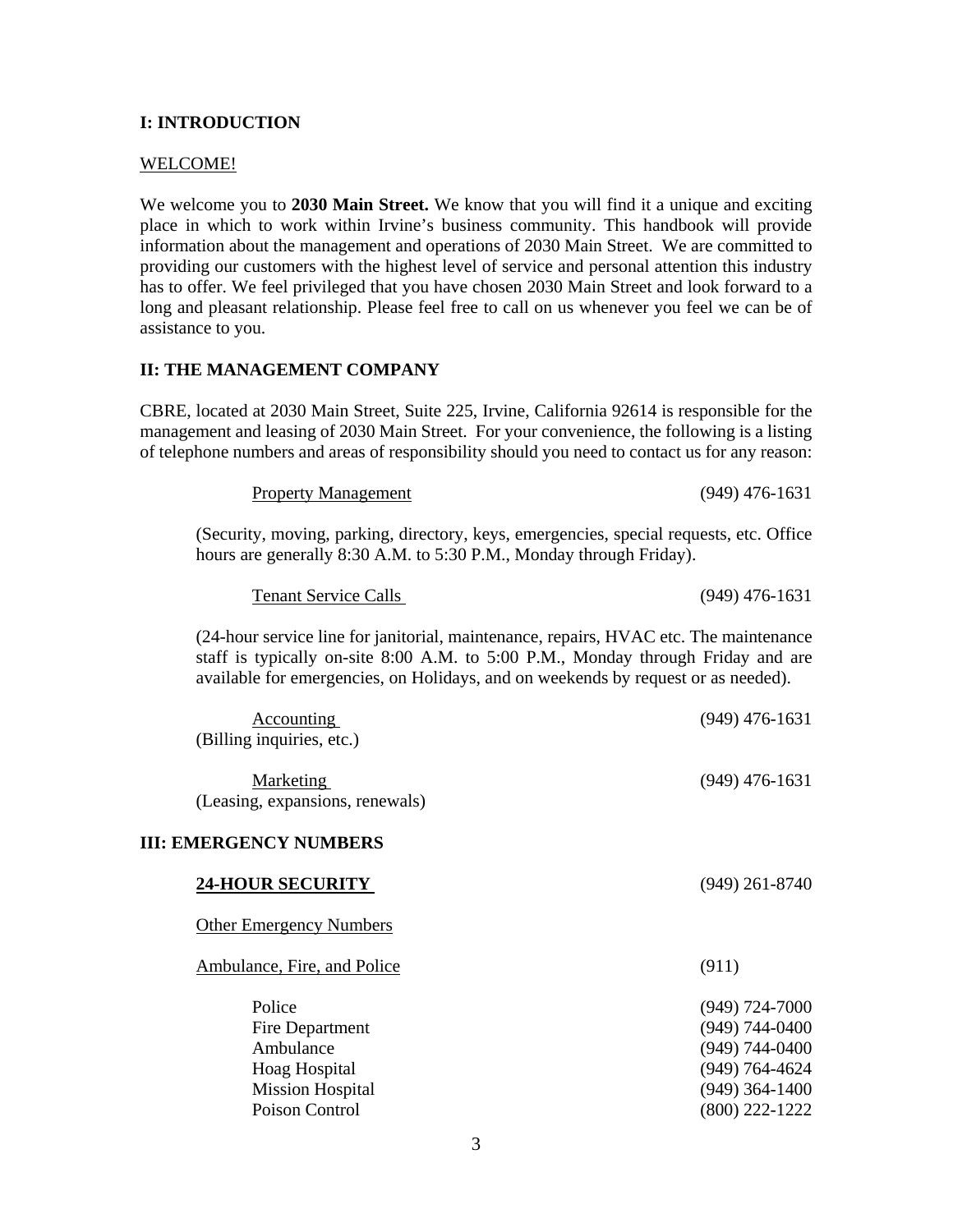## **IV: TENANT INFORMATION**

#### Cleaning Services

Good housekeeping is a very important part of our building operation. Cleaning services are provided on a contract basis Sunday – Thursday beginning at approximately 6:00 p.m. Monday through Thursday and 9:00 a.m. on Sunday. These schedules may change as circumstances warrant and when certain holidays occur. We want to know when the service is not satisfactory so that appropriate corrective action can be taken. When mistakes are noticed, please call the Service Coordinator (949) 476-1631.

Any trash to be removed by cleaning personnel, with the exception of the usual wastebaskets, must be clearly marked "TRASH." The cleaning personnel are not required nor expected to remove large packing cases or boxes. Special arrangements must be made for such removals. Large packing cases or boxes to be disposed of should not be placed in the corridor unless by instruction from the Service Coordinator. Care should be taken by office personnel to place on or in the wastebaskets only that which is to be discarded, as retrieving discarded items is usually impossible.

For proper cleaning service, we suggest all loose items, papers, etc., be removed from desktops each night, as the cleaning personnel are instructed not to disturb materials on desktops. Requests for extra or special cleaning should be made, in writing, to the Property Management Office.

#### Maintenance/Operations

The building maintenance staff is always ready and anxious to serve your needs. Please note, however, the maintenance personnel are neither permitted nor equipped to move furniture, hang blackboards, pictures, etc.

An engineer is typically on duty during regular office hours. The normal operating hours of the building are 8:00 a.m. to 5:00 p.m., Mondays through Fridays. The building will be closed to the general public at all other times and on national holidays. The six nationally recognized holidays are observed on the days set by the federal government. These are:

| New Year's Day   | Labor Day        | Memorial Day  |
|------------------|------------------|---------------|
| Thanksgiving Day | Independence Day | Christmas Day |

Should you require building service beyond normal operating hours, a request should be made, in writing, to the Property Manager at least forty-eight (48) hours in advance. There is an hourly charge for certain after-hours requests when building personnel are required to be on-site.

Service Calls (949) 476-1631

#### On-Line Work Order System

2030 Main uses the Angus work order system so that our customers can easily create and track work orders from their desktop. Please visit www.2030mainstreet.com and click on **Tenant Work Orders** on the bottom of the screen. An "app" for certain cell phones is also available.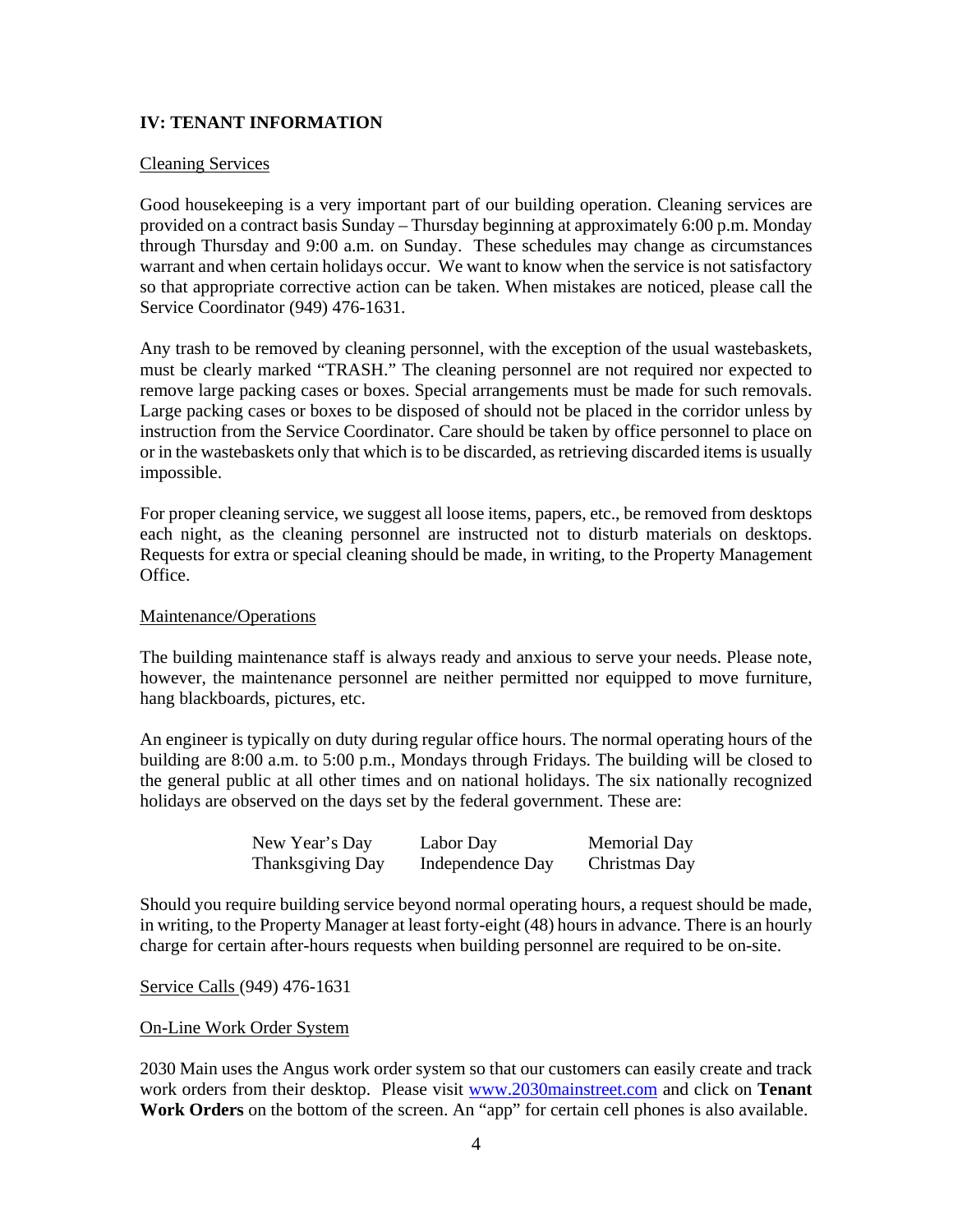To better serve you, we ask that a person within your office be designated as the contact person to report any service request, such as temperature control, electrical, janitorial, security, etc. This coordination will avoid duplicate requests. The Service Coordinator will then prepare a report based on your call, distribute each service call to the appropriate maintenance personnel, who in turn will respond to your call as soon as possible. This number will typically be answered at 2030 Main Street, Suite 225, Irvine, California 92614, Mondays through Fridays from 8:00 a.m. to 5:00 p.m. After hours and on weekends, security will take the call and relay any emergencies to the proper personnel. Non-emergency calls during off-hours will be handled the next business day.

## Space Alterations of Tenant Premises

Requests for alterations or additions to your premises should be made, in writing, to the property management office before adjustments are made. (For example, everything from electrical, to telephone outlet changes, to partition changes, etc.) For convenience, we ask that all Tenant requests be coordinated through one person designated by your office as the Tenant contact.

## Mail Service

Mail incoming and outgoing boxes are located in the service corridor off the main lobby. The property is also served by Federal Express and UPS with drop boxes located in the service corridor off the main lobby, and a Norco Delivery Service box is located in the parking structure.

## Keys

Additional suite keys may be obtained by written request to the property management office at a nominal cost to you. Tenants shall not make duplicate keys. Lock changes must be requested, in writing, to the property management office and will be at the Tenant's expense. All keys provided to the Tenant must be accountable at the time of moving out. In the event all keys are not returned upon move-out, Tenant must pay for lock change.

## Copier/Computer Electrical Requirements

Special wiring and/or outlets are often required for many copier and specialized computer equipment. Special requirements should be determined at the time of purchase and the Property Management Office notified in order that this work may be scheduled and completed when equipment arrives.

## Special Events

Notify Property Management at least forty eight (48) hours before any special large events such as open houses, parties, large meetings, etc., occurring in your suite after 6:00 p.m. so that security, cleaning and building operations can be coordinated with you.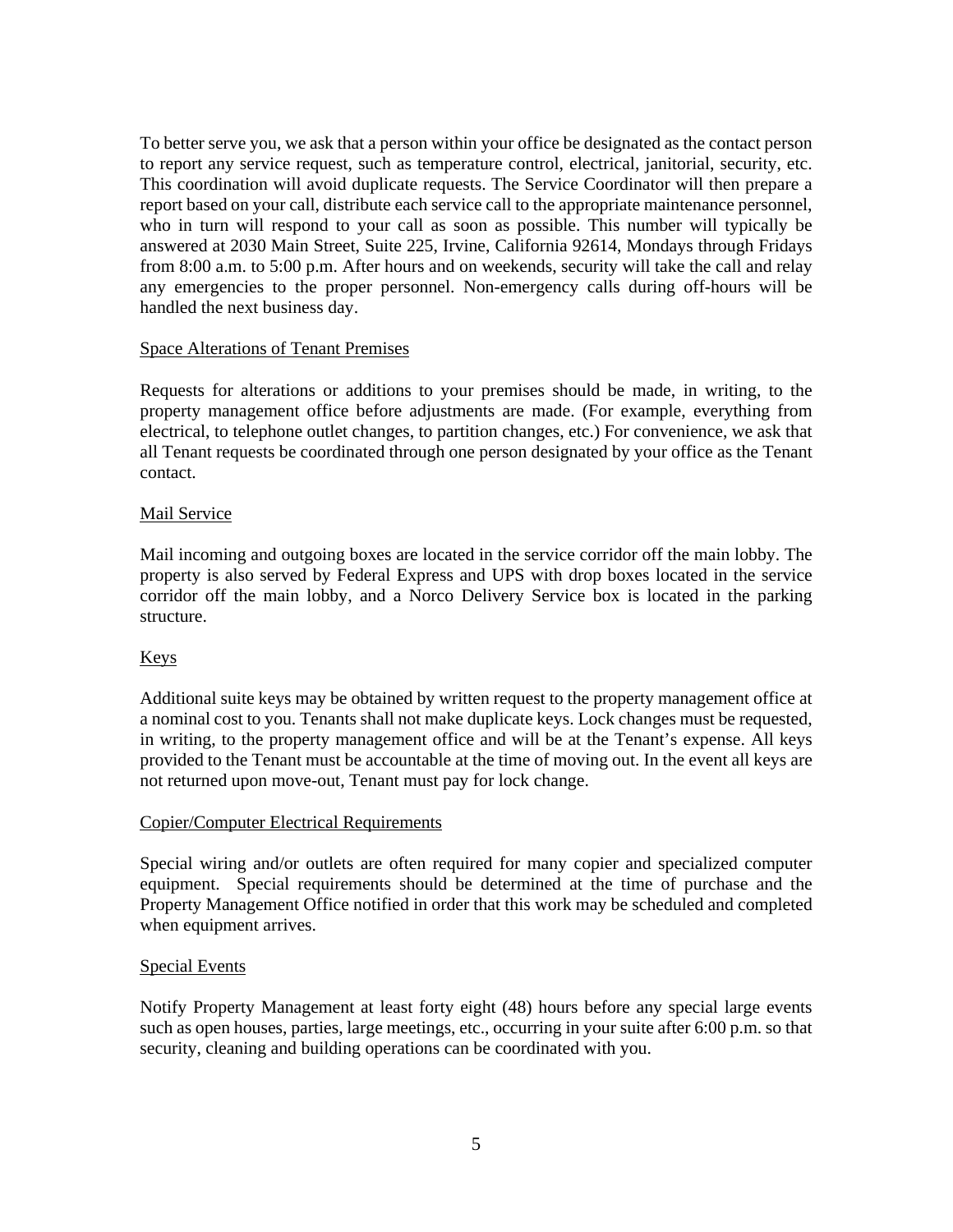## Parking

Convenient and adequate parking is provided for the use of Tenants, their employees, and visitors.

Handicapped spaces are provided for the disabled, in accordance with state law. Any person who parks in these spaces without the required sticker is violating the law and is subject to a ticket and fine from local police. Handicapped stickers may be obtained from any motor vehicle office.

Certain areas must be kept clear for proper traffic flow and for emergency vehicles. Parked cars must be kept clear for proper traffic flow and for emergency vehicles. Cars parked in the following areas are subject to being towed, at the owner's expense:

- 1. Visitor parking if not a visitor to 2030 Main Street
- 2. No parking zone
- 3. Fire lane
- 4. Traffic lane
- 5. Handicapped space without a state approved handicapped sticker
- 6. Tow away zone
- 7. Reserved space
- 8. Unlined area
- 9. More than one space per vehicle
- 10. Time controlled space for longer than allowed time

## Rental Payment Policy

Your monthly rent is due on or before the first day of each month. Checks should be made payable to **Third Avenue Investments, LLC**, and mailed or delivered to PO Box 25717, Dept. 400, Salt Lake City, Utah 84125. If your payment has not been received at the designated location by the date so noted in your lease, a late penalty will be assessed. The foregoing applies to all lease agreements, unless your lease specifically states otherwise.

You will be invoiced for special billings, which may arise during your tenancy.

Should you have any questions concerning this policy, please contact your property manager at (949) 476-1631. We will be happy to assist you.

## **V: ELEVATORS**

All elevators are equipped with emergency bells and telephones. In the event of an elevator malfunction, the emergency bell can be rung by pushing the designated button in the elevator. Help can also be summoned by the **Help – Push to Call** phone button on the left side of the elevator cab. The phone will automatically dial Schindler Elevator who will dispatch a repairman (if necessary) and notify 24/7 on-site building security.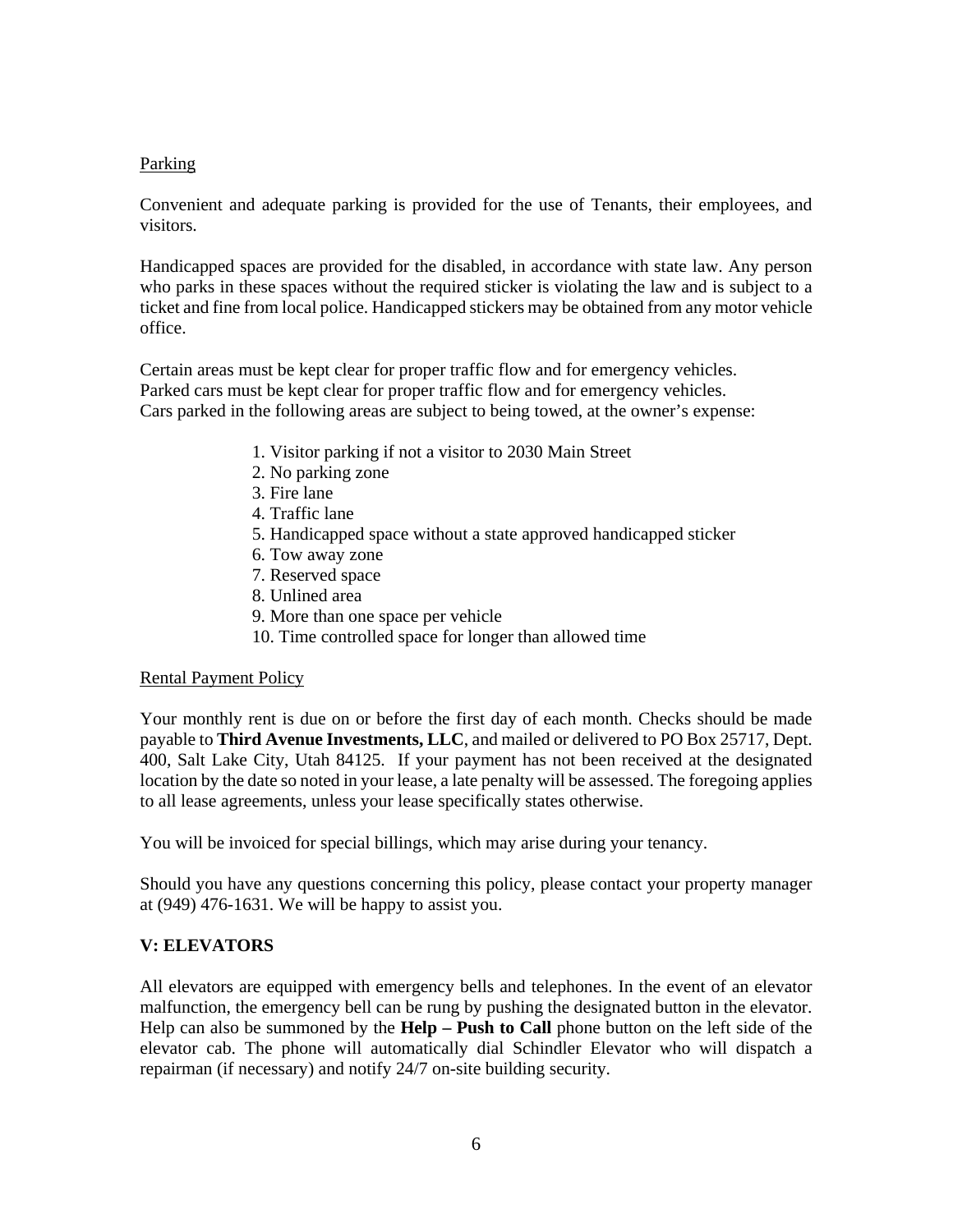## **VI: SECURITY**

The building currently maintains on-site security 24 hours per day, seven days a week. Security is contracted with an outside vendor, which supplies trained, uniformed, and unarmed guards for the building.

During the day shift, the security guard patrols interior and exterior common areas and the parking garage. In the evenings, legal holidays and weekends, security personnel typically assists Tenants and vendor working in the building, and patrols interior and exterior common areas.

The Building is also locked at 6:00 p.m. Building Tenants who are allowed access after Building hours must use the provided security access card to enter the building and use the elevators.

A proximity card access system is used in the Building. The system will control the building's perimeter doors and elevators.

A card will be issued to each authorized Building occupant, thereby allowing that person to enter after hours without waiting for the security guard to unlock the doors.

The system selected allows a high degree of flexibility in programming; convenience, in allowing the card to be read 2" to 4" from the reader and through purses or wallets; and in security by automatically printing a list of each user entering the building after hours and limiting access to authorized floor/s.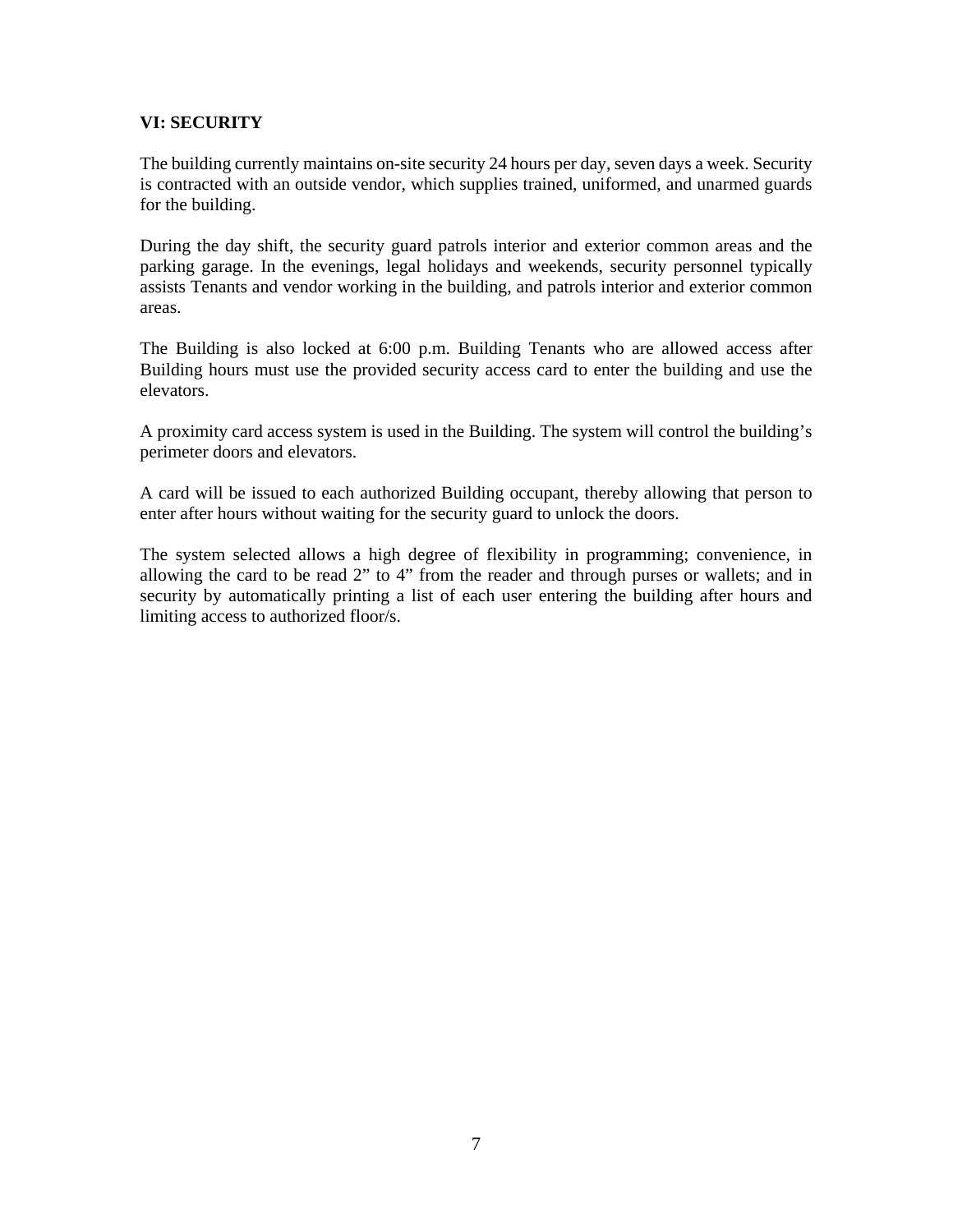## **SECURITY**

## **SUITE AUTHORIZATION**

We accept the responsibility for keeping the following list of our employees current and further realize that the management does not accept the responsibility of someone being admitted who makes use of false identification.

Please permit the following persons to enter Suite(s) \_\_\_\_\_\_\_\_\_\_\_\_\_\_ in the building.



DATE TENANT/SIGNED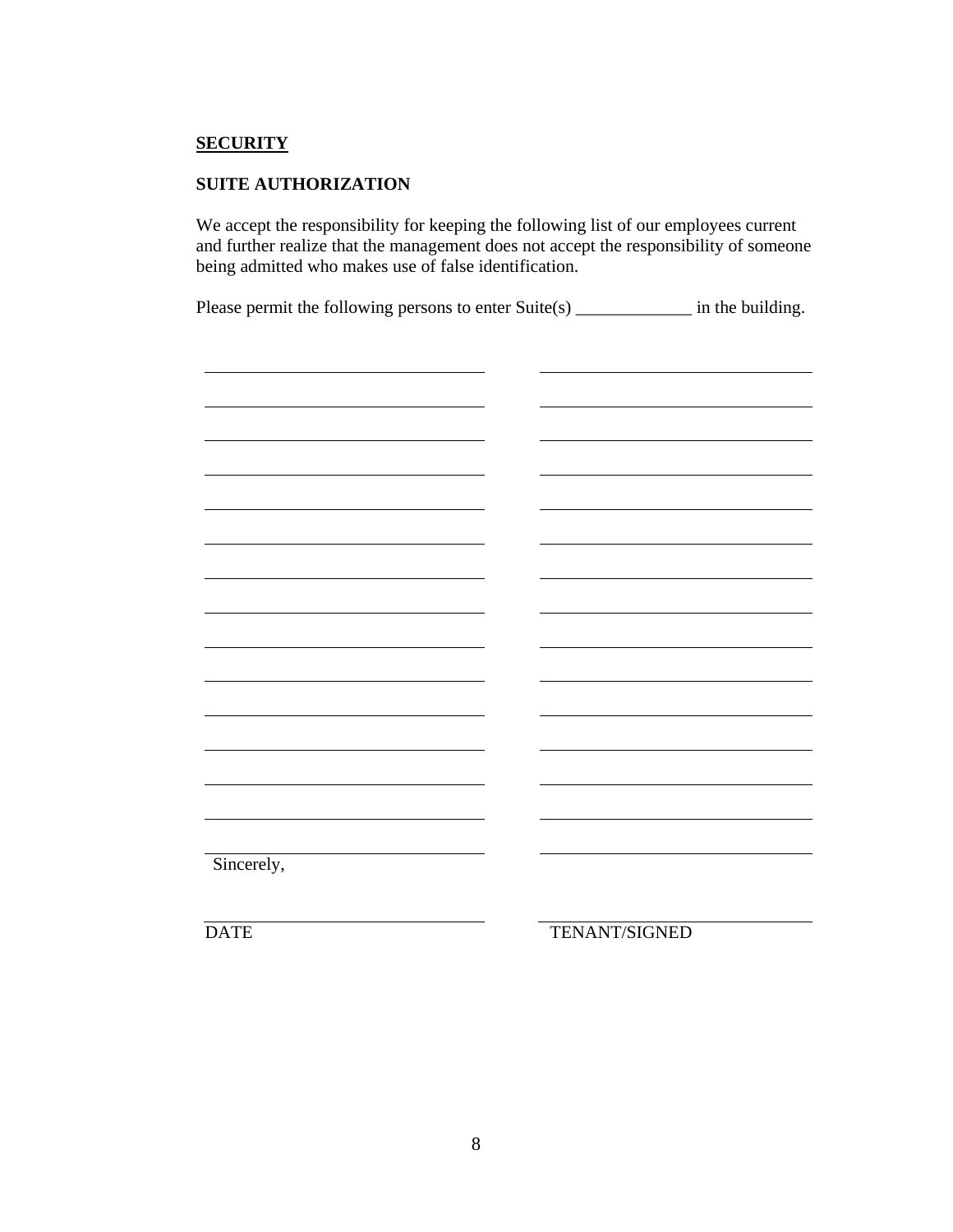## **SECURITY CHECKLIST**

Good security starts with you, the Tenant. By answering, "yes" to these questions, you are following simple procedures, which may help protect your property.

|    |                                                                                                                                                             | <b>YES NO</b> |  |
|----|-------------------------------------------------------------------------------------------------------------------------------------------------------------|---------------|--|
|    | 1. Do you restrict office keys to those who actually need them?                                                                                             |               |  |
| 2. | Do you have adequate procedures for collecting keys from<br>terminated employees?                                                                           |               |  |
| 3. | Do you restrict duplication of keys except for those<br>specifically ordered by you in writing?                                                             |               |  |
| 4. | Are filing cabinet keys accounted for and are filing<br>cabinets locked at night?                                                                           |               |  |
| 5. | Do you record all office equipment serial numbers (i.e.<br>typewriters, calculators, etc.) to maintain correct<br>identification, in case of theft or fire? |               |  |
| 6. | Do you deposit incoming checks and cash, so that you<br>don't have large sums of money in the office overnight?                                             |               |  |
| 7. | Do you have desk tops clear of important working material<br>that should be safeguarded when you leave work?                                                |               |  |
| 8. | Is the reception area attended when personnel are away<br>from the area?                                                                                    |               |  |
| 9. | Do personnel leave their purses or other valuables in drawers<br>or cabinets that are locked rather than open areas?                                        |               |  |
|    | 10. Are small radios and personal items secured at night?                                                                                                   |               |  |
|    | 11. Do you report solicitors or any suspicious persons to the<br>office?                                                                                    |               |  |
|    | 12. Do you challenge any unknown person in your suite by<br>asking, "May I help you?"                                                                       |               |  |
|    | 13. Is one person responsible for ensuring that entrance doors<br>to your space are secured after employees have left at the<br>end of the working day?     |               |  |
|    | 14. Do you secure your petty cash/postage, etc., away from the<br>reception area and keep its location restricted to those who<br>must have access to it?   |               |  |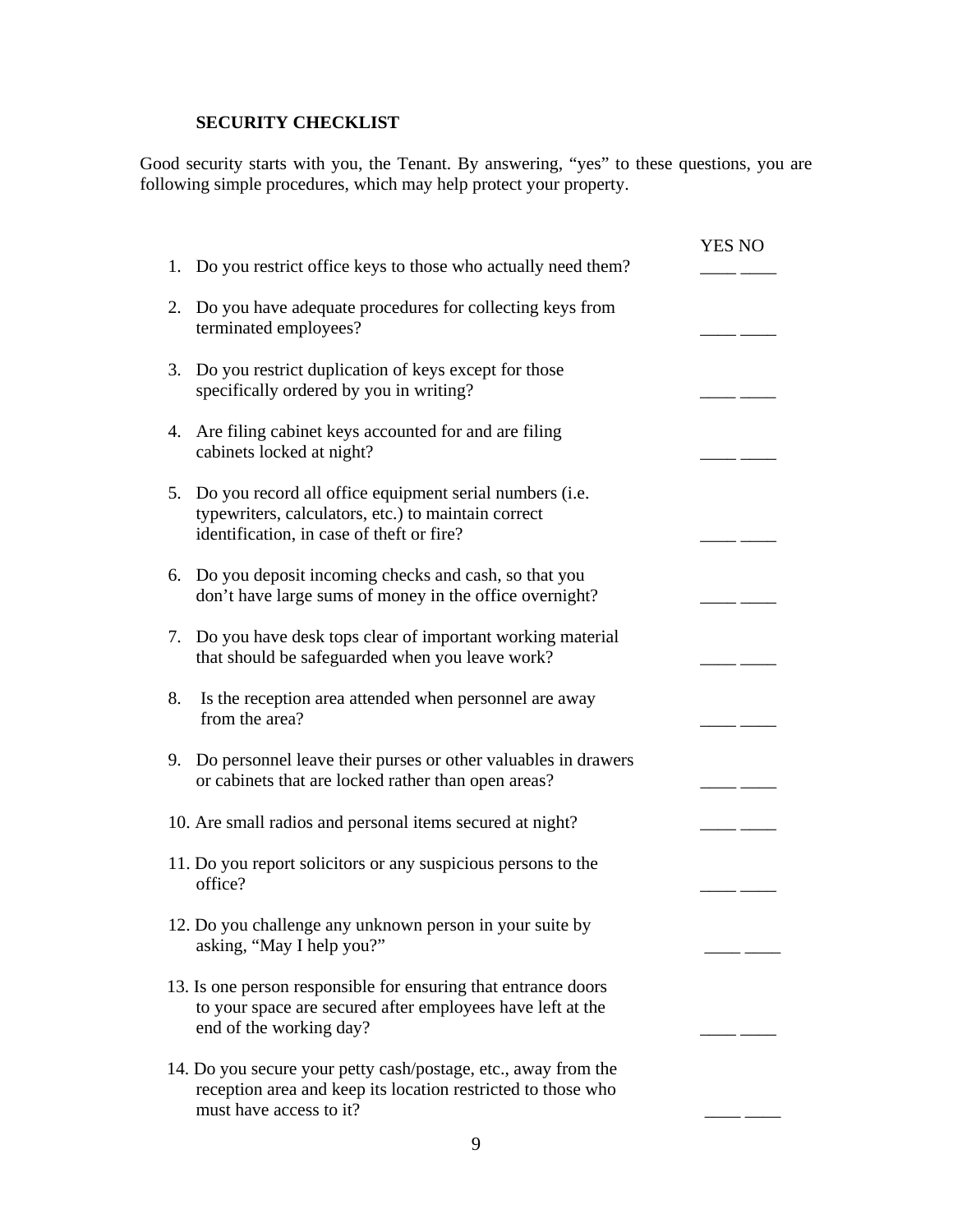Respect your security systems and procedures. Set the precedent in your office and follow these few simple safeguards. Failure to do so could be potentially costly, not only to your company, but to yourself and fellow co-workers.

## **VII: EMERGENCY PROCEDURES**

An emergency response plan has been developed for this facility. Each Tenant should receive a copy of this plan at the time of move-in. Please take the time to review this plan with your employees. A representative of the property management, security or engineering team would be happy to attend a meeting to further explain the planned response to emergencies.

## Tenant Safety Wardens

For building evacuation purposes, each Tenant in the building is requested to submit up to two (2) names for each multi-Tenant floor, and three (3) names for each full Tenant floor. One of these people is to be designated the "safety warden", and the others as supporting "alternatives". Also, these people need to be people who work in the building the majority of the time.

Please submit their names on the space provided below, including your firm name. If you occupy more than one floor, please attach a separate list of names. We encourage full participation in this program, and thank you for your cooperation.

Should you have any questions, please feel free to contact the office of the building.

| Alternate #1:      |
|--------------------|
| Alternate #2:      |
| (Where applicable) |

## **Emergency Numbers**

Should it be necessary to contact your firm after business hours, would you please provide us with the names and hope telephone numbers of three representatives we could contact in case of an emergency.

|   | Name Home | Telephone |
|---|-----------|-----------|
|   |           |           |
| ⌒ |           |           |
| 3 |           |           |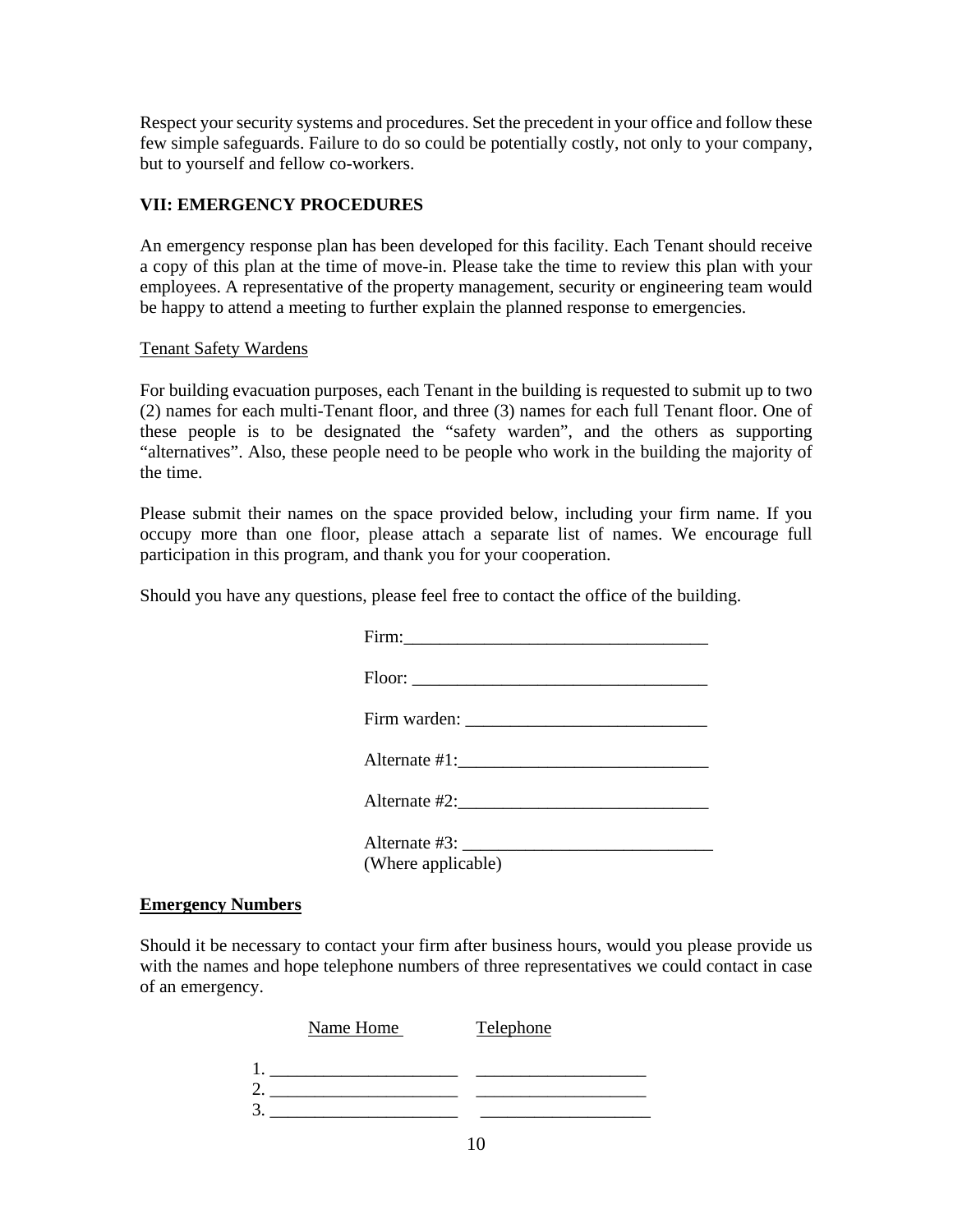## **VIII: MOVING POLICY**

The following rules pertain to moving furniture, equipment and supplies in and out of our buildings.

## **ANY MOVERS WHO DO NOT ADHERE TO THE FOLLOWING RULES WILL NOT BE ALLOWED TO ENTER THE PREMISES OR WILL BE REQUIRED TO DISCONTINUE THE MOVE:**

- 1. Move-ins of large quantities of furniture, equipment or supplies (as determined by Landlord) must be accomplished after 6:00 p.m. and before 7:00 AM Monday through Friday and anytime on weekends or holidays and must be coordinated through the property manager at least seventy two (72) hours prior to the move.
- 2. Clean Masonite sections will be used as runners on all finished floor areas where heavy furniture or equipment is being moved with wheel or skid type dollies. The Masonite should be at least one-fourth inch thick. All sections of Masonite should be taped to prevent sliding.
- 3. The mover must provide and install protective coverings on all vulnerable corners, wall door facings, elevator cabs, and other areas along the route to be followed during the move. These areas will be inspected for damage after the move.
- 4. Never stick duct tape onto the floors, walls, door jams, or doors.
- 5. The Tenant must make arrangements with the property management office for use of the freight elevator for each move. A firm arrival time will be established.
- 6. The moving company must schedule a time following the move to pick up all discarded boxes and other packing material.
- 7. There will be no smoking inside of the building by any employee of the moving company
- 8. All moving company employees should be in an identifiable uniform or wear some form of badge identification.
- 9. The moving company must carry insurance coverage and adhere to the requirements and restrictions as noted on the following **Moving Company Insurance Requirements and Policies** form. We recommend that you provide your moving company with this information well before your move is scheduled to take place.
- 10. Disposal of moving crates or large boxes will be the responsibility of the Tenant. As previously stated herein, no large crates or moving boxes can be discarded in the dumpsters. Small to mid-size boxes, however, may be disposed of in the dumpster, provided the boxes are first broken down.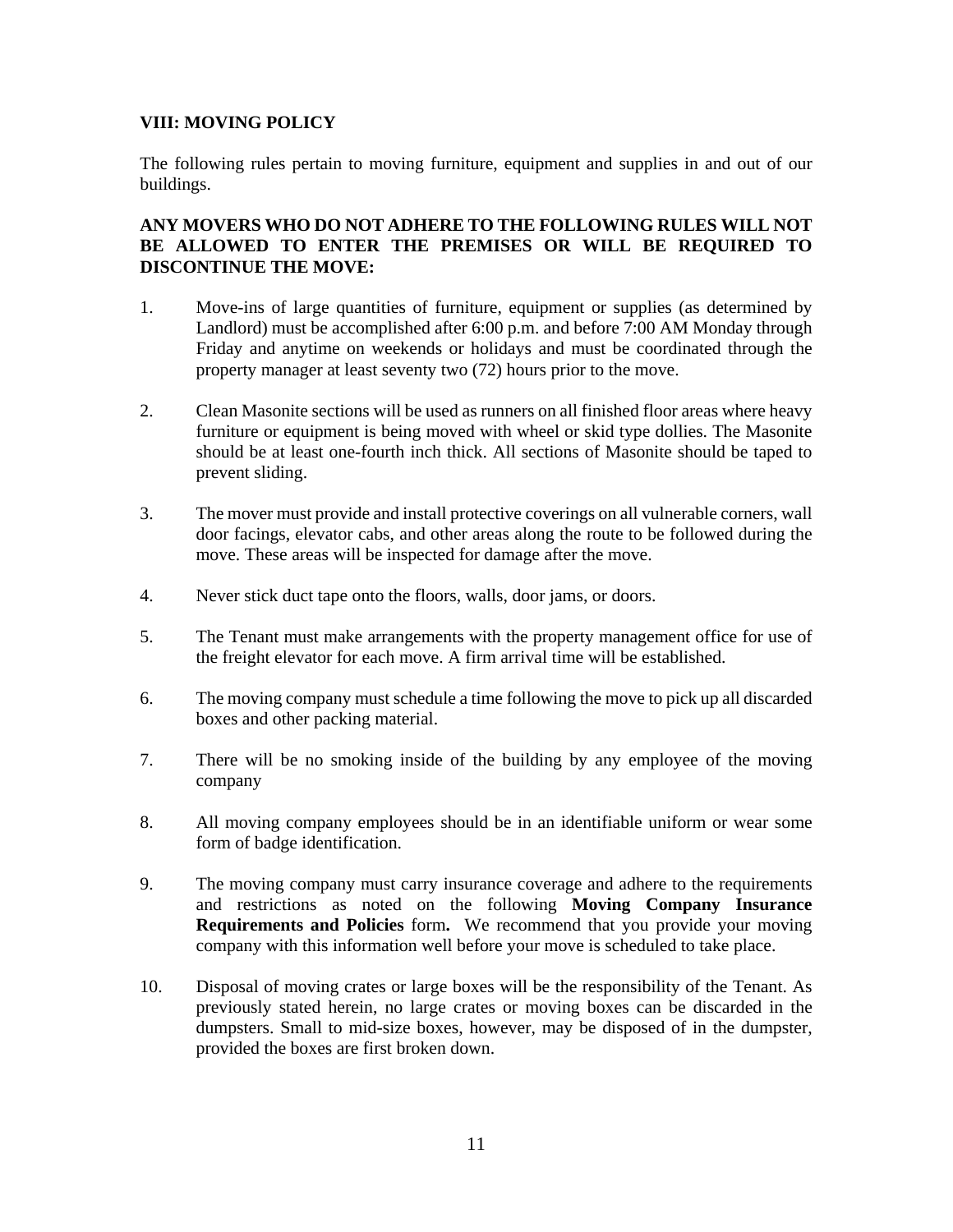## **MOVING COMPANY INSURANCE REQUIREMENTS AND POLICIES**

2030 Main Street, Irvine, California (949) 476-1631 (949) 261-1447 (fax)

#### **Insurance Carrier**

**Insurance Carrier must have ratings of Best's Insurance Guide, A-/X or better, and admitted to engage in the business of insurance in the State of California.** 

## **Commercial General Liability**

| 1,000,000 | <b>Property Damage</b> | 1,000,000 | <b>Bodily Injury per Person</b> |
|-----------|------------------------|-----------|---------------------------------|
| 2,000,000 | Each Occurrence        | 2,000,000 | Annual Aggregate                |

## **Automobile Liability**

1,000,000 Bodily Injury & Property Damage Combined Single Limit per Accident

## **Umbrella/Excess Liability**

| 3,000,000 | Each Occurrence | 3,000,000 | Aggregate |
|-----------|-----------------|-----------|-----------|

#### **Worker's Compensation and Employer's Liability**  1,000,000 Each Accident 1,000,000 Disease-Policy Limit 1,000,000 Disease-Each Employee

Please submit a Certificate of Insurance naming the following as Additional Insureds:

Third Avenue Investments, LLC *and* The Praedium Group, LLC *and* CBRE, Inc.

IN ADDITION, CG20101185 and CG20370704 ADDITIONAL INSURED ENDORSEMENT MUST BE ATTACHED TO THE CERTIFICATE.

## **Certificate Holder**

Third Avenue Investments, LLC *and* The Praedium Group, LLC *and* CBRE, Inc. 2030 Main Street, Suite 225, Irvine, California 92614

## **Masonite Requirements**

Masonite or plywood floor protection must be provided in two (2) locations: from the freight elevator to the suite entrance, as well as the length of the ground floor Freight Elevator corridor.

## **Moving Time Restrictions**

Please be advised that the move must be completed prior to 7:00 a.m. and must not begin before 6:00 p.m. Monday through Friday. Anytime Saturday or Sunday is allowed. The Management Office must be notified of the move at least 72 hours prior to the move.

Email Certificate to Emily De Laquil at emily.delaquil@cbre.com. If you have any questions, please contact me at (949) 476-1631.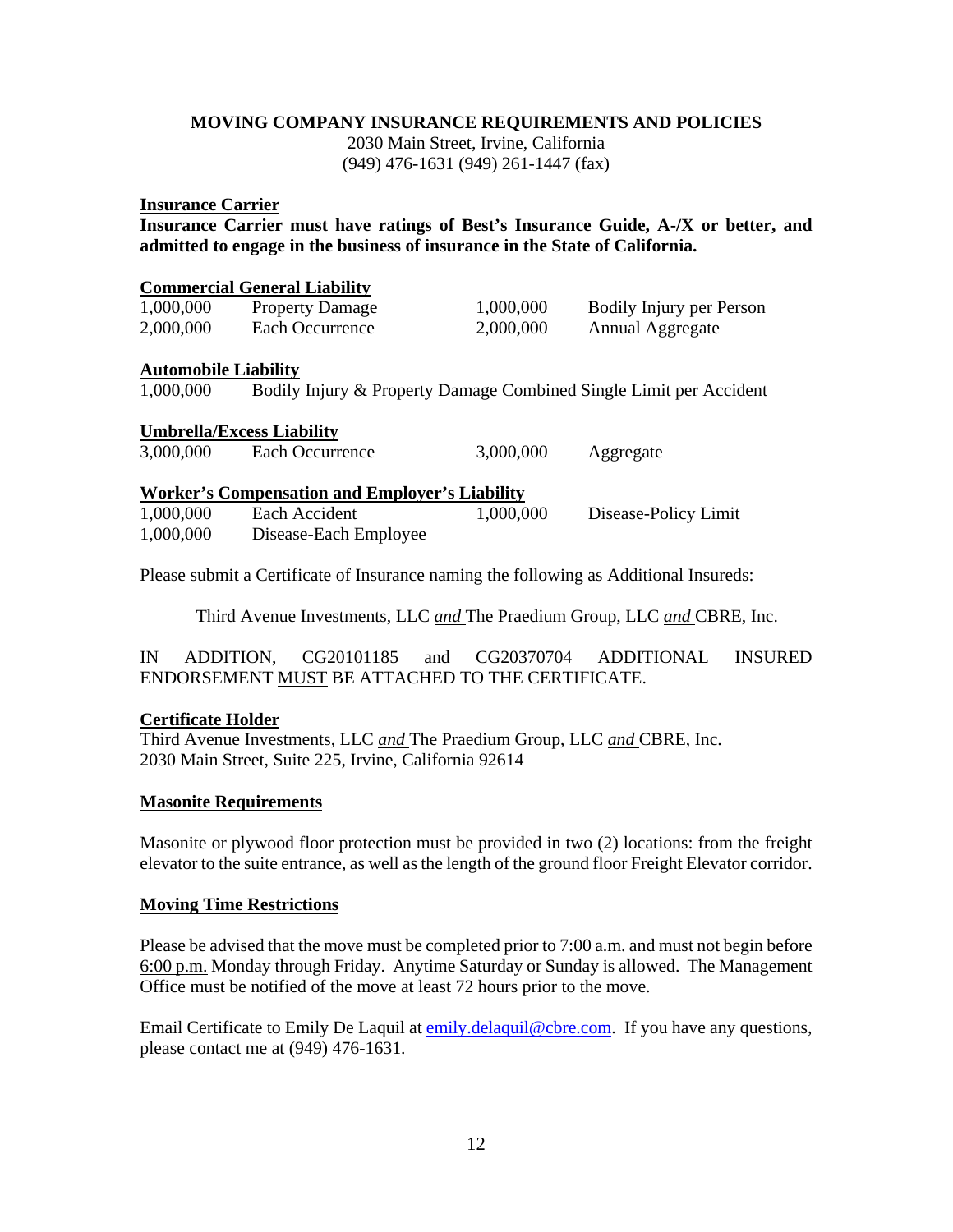## **IX: RULES AND REGULATIONS**

1. No sign, placard, picture, advertisement, name or notice shall be inscribed, displayed or printed or affixed on or to any part of the outside or inside of the building without the written consent of Landlord first, and Landlord shall have the right to remove any such sign, placard, picture, advertisement, name or notice without notice to, and at the expense of, Tenant.

Tenant shall not place anything, or allow anything to be placed, near the glass of any window, door, partition, or wall which may appear unsightly from outside the leased premises; provided, however, that Landlord will furnish and install a building standard window covering at all exterior windows. Tenant shall not, without prior written consent of Landlord, cause of otherwise sunscreen any window. Additionally, Tenant will ensure that all window blinds are kept down and shall not otherwise secure them so they remain up.

- 2. The sidewalks, halls, passages, exits, entrances, elevators, and stairways shall not be obstructed by any of the Tenants or used by them for any purpose other than for ingress and egress from their respective leased premises.
- 3. Tenant shall not alter any lock or install any new or additional locks or any bolts on any doors or windows of the leased premises. Under no circumstances shall Tenant allow any person or persons, not in the employ of Tenant, to use or have access to keys to the leased premises or of the building of which the leased premises is a part. Furthermore, Tenant, on termination of its tenancy, shall deliver to Landlord all keys that are furnished to Tenant or that Tenant has made. In case of loss of any keys furnished by Landlord, Tenant shall pay the cost of replacing such keys to Landlord. Landlord shall supply Tenant with two keys to Tenant's leased premises, and additional keys will be at Tenant's expense.
- 4. Tenant shall not mark, drive nails, screw, or drill into the partitions, woodwork, or plaster, or any way deface the leased premises, without Landlord's approval; however, Tenant may hang pictures in reasonable quantities and of reasonable weight.
- 5. The toilet rooms, urinals, wash bowls and other apparatus shall not be used for any purpose other than that for which they were constructed, and no foreign substance of any kind whatsoever shall be thrown therein and the expense of any breakage, stoppage or damage resulting from the violation of this rule shall be borne by the Tenant, who, or whose employees, shall have caused it.
- 6. Tenant shall not overload the floor of the leased premises or in any way deface the premises or any part thereof.
- 7. No furniture, freight or equipment of any kind shall be brought into the Building without prior notice given to the building office, and any moving of same into or out of the building shall be coordinated with the size and position of all safes and other heavy equipment brought into the building, and also the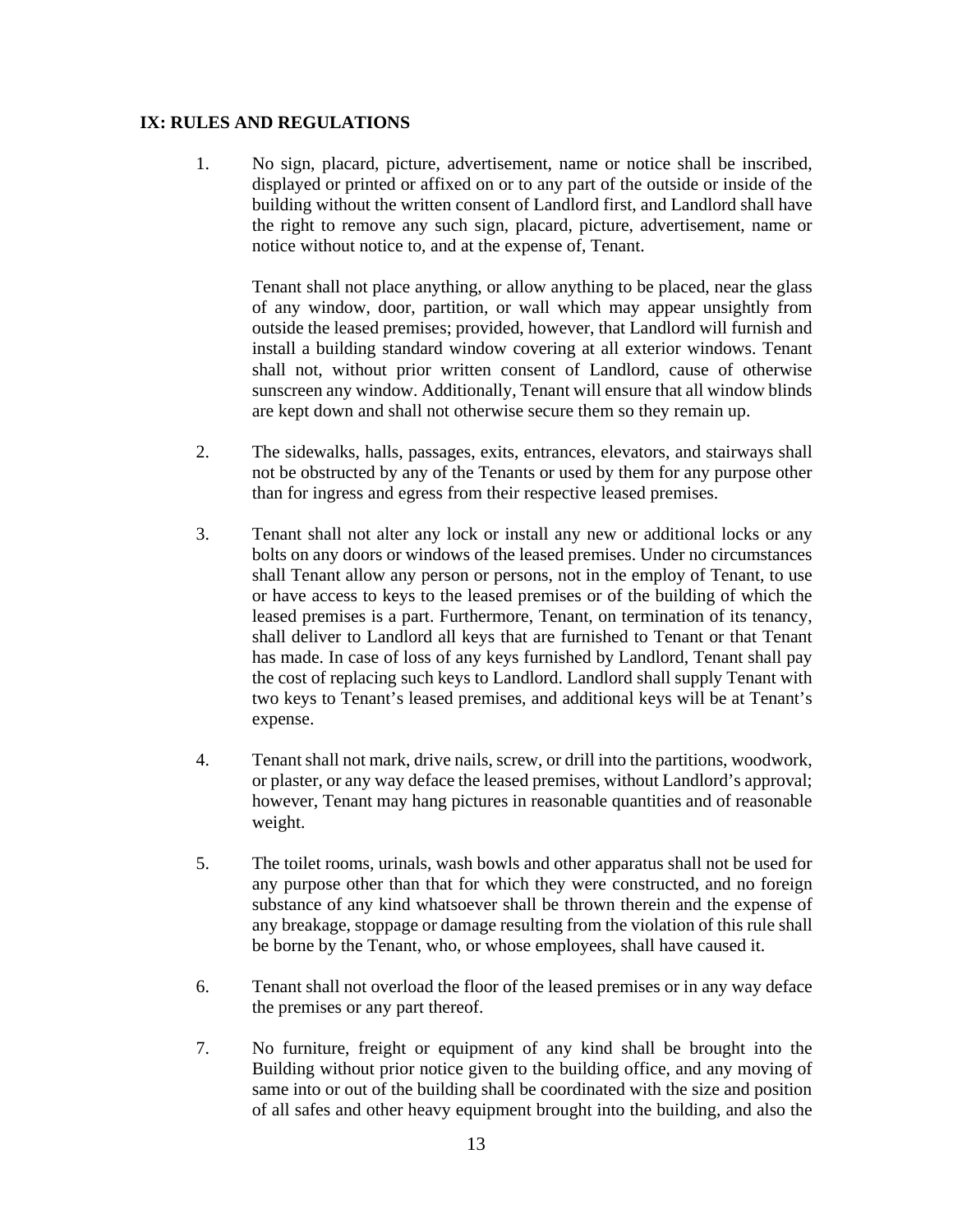times and manner of moving the same in and out of the building. Safes or other heavy objects shall, if considered necessary by Landlord, stand on supports of such thickness as is necessary to properly distribute the weight. Landlord will not be responsible for loss of or damage to any such safe or property from any cause and all damage done to the building by moving or maintaining any such safe or other property shall be repaired at the expense of Tenant.

- 8. No cooking shall be done or permitted by Tenant on the leased premises unless approved by Landlord, nor shall the leased premises be used for the storage of merchandise, for washing clothes, for lodging, or for any improper, objectionable or immoral purposes.
- 9. Tenant shall not use or keep in the leased premises or in the building, any kerosene, gasoline or inflammable or combustible fluid or material, or use any method of heating or air conditioning other than that supplied by Landlord.
- 10. Tenant shall not use, keep or permit to be used or kept any foul or noxious gas or substance in the leased premise, or permit or suffer the leased premises to be occupied or used in a manner offensive or objectionable to the Landlord or other occupants of the building by reason of notice, odors and/or vibrations, or interfere in any way with other Tenants or those having business therein, nor shall any animals or birds be brought in or kept in or about the leased premises or the building.
- 11. Landlord will direct electricians as to where and how telephone and telegraph wires are to be introduced. No boring or cutting for wires will be allowed without the consent of the Landlord. The location of telephones, call boxes, and other office equipment affixed to the leased premises shall be subject to the approval of Landlord.
- 12. On Saturdays, Sundays, and Holidays, recognized by Landlord, and on other days between the hours of 6:00 p.m. and 7:00 a.m., the following day, access to the building, or to the halls, corridors, elevators or stairways in the building, or to the leased premises may be refused unless the person seeking access is known to the person or employee of the Building in charge and has a building access card or is properly identified. The Landlord shall in no case be liable for damages for any error with regard to the admission to or exclusion from the building of any person. In case of invasion, mob, riot, public excitement, or other commotion, the Landlord reserves the right to prevent access to the building during the continuance of the same by closing of the doors or otherwise, for the safety of the Tenants and protection of the property in the building and the building.
- 13. The following acts shall not be allowed or suffered to be done or conditions to exist upon the leased premises or any part thereof: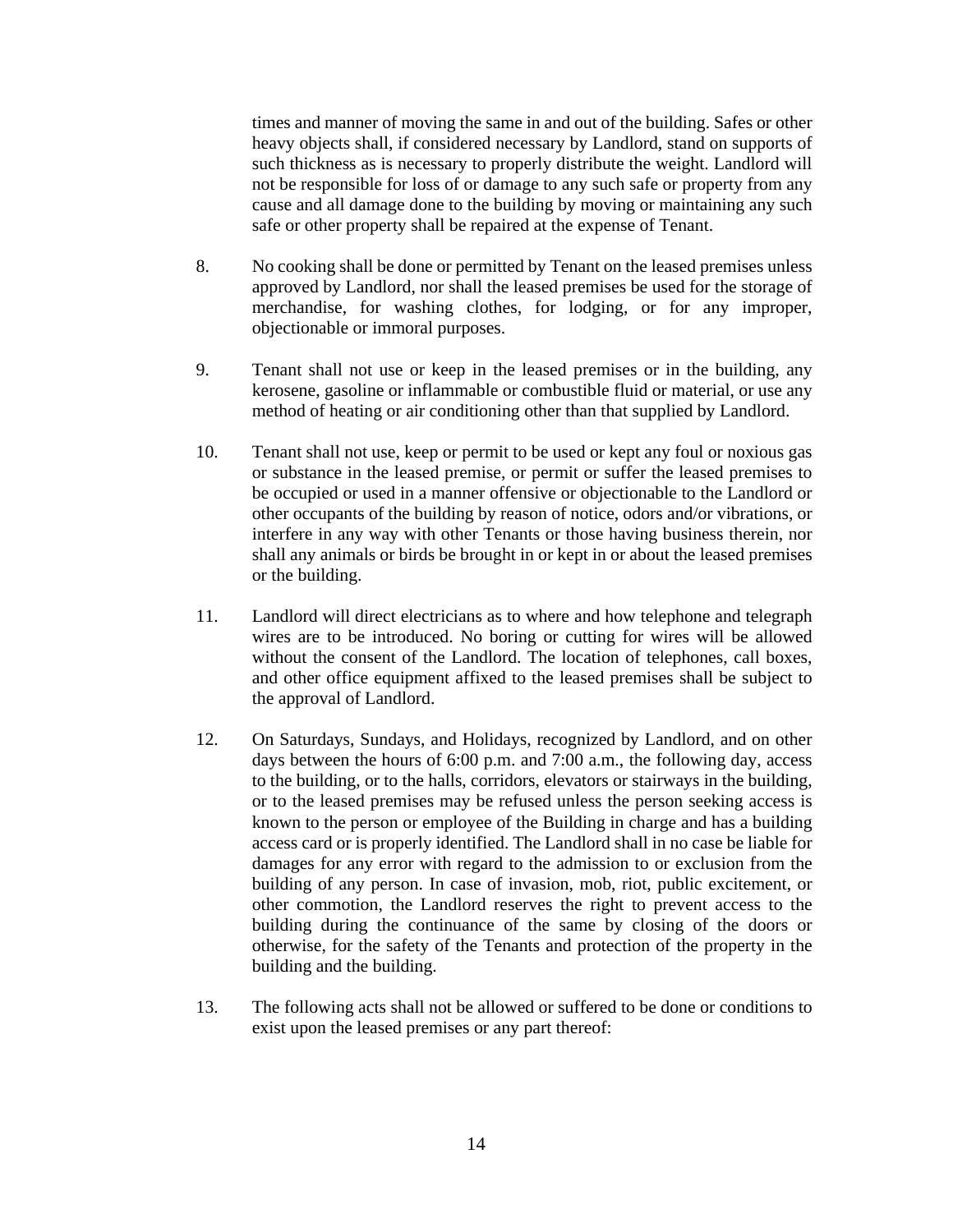- a. Any violation of federal, state, or municipal statute or ordinance, or any regulation, order, or directive, of a governmental agency, as such statutes, ordinances, regulations, orders, or directives now exist or may hereafter provide, concerning the use and safety of the leased premises.
- b. Any violation of any certificate or occupancy covering or affecting the use of the leased premises or any part hereof.
- c. Any public or private nuisance.
- d. The display or distribution of drug paraphernalia, or sexual paraphernalia, except as the same may be legally dispensed by a physician or surgeon, dentist or pharmacist, duly licensed to practice such profession.
- e. The manufacture, distribution, sales, or dispensing, in any manner, of illegal drugs; or any type of illegal drug activity or consumption.
- f. The sale or dispensing of alcoholic beverages on all other portions of the real property conveyed hereunder except as the same shall be only incidental to any business, including restaurants, hotels or delicatessens which may be hereafter located on said other portions of the real property hereby conveyed.
- g. The showing, displaying viewing, renting or selling of movie films which would be classified or rated as "X-rated" under present standards or criteria for such classification and rating; and provided, that insofar as movie films, whether present or future are shown, displayed, viewed, rented, or sold upon the said real property, preference shall be given to those films which meet the standards and criteria presently existing for classification and rating as "G rated" or "PG rated'.
- h. Gambling.
- i. The establishment or maintenance of a bawdy house, bar, nightclub or tavern.
- j. Any other act or condition which shall be lewd, obscene or licentious.
- 14. The building's normal operating hours for services are generally between the hours of 7:00 a.m. and 6:00 p.m. Monday through Friday, excluding holidays.
- 15. Landlord reserves the right to exclude or expel from the building any person who, in the judgment of Landlord, is intoxicated or under the influence of liquor or drugs, or who shall in any manner do any act in violation of any of the rules and regulations of the building.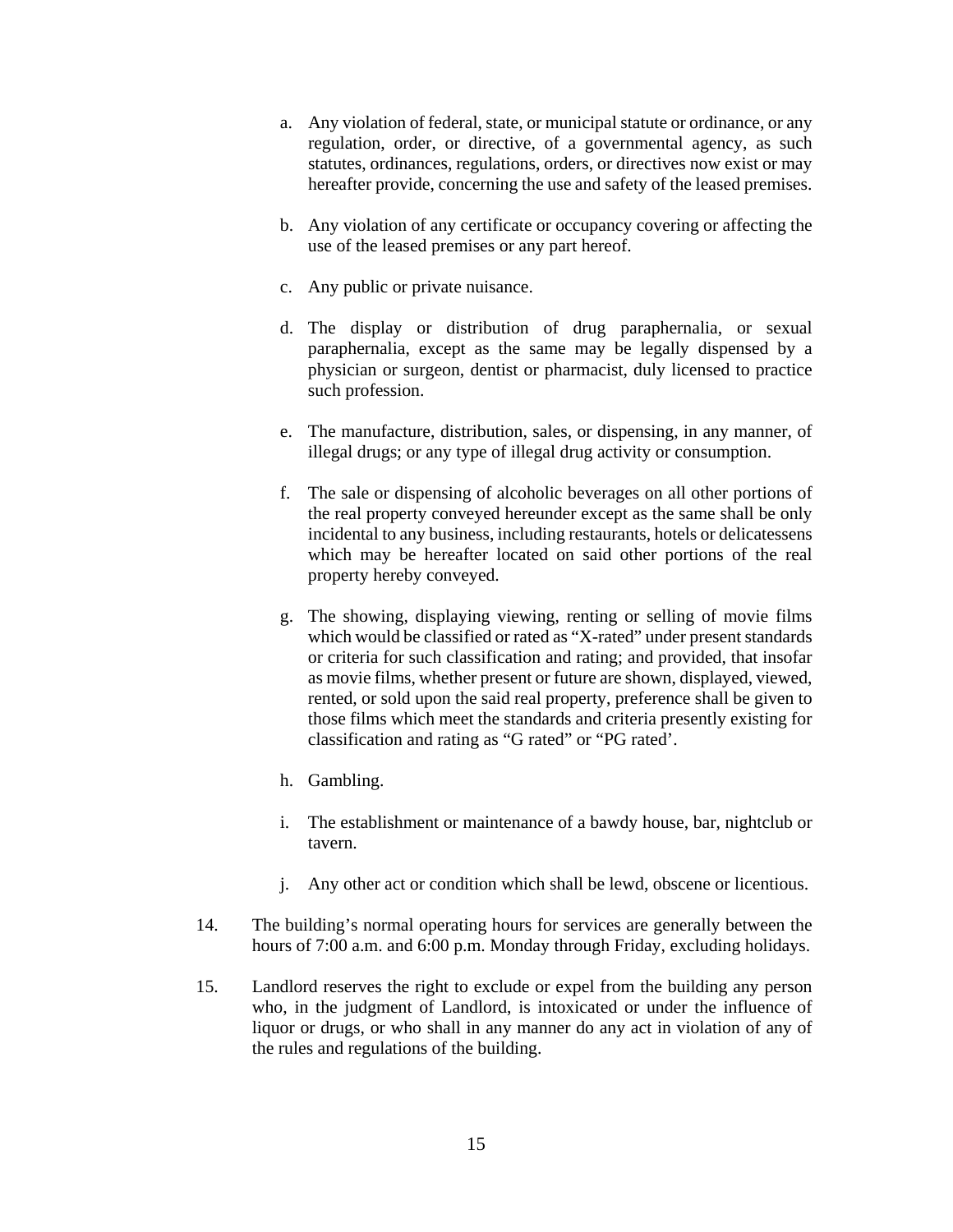- 16. No vending machine or machines of any description shall be installed, maintained or operated upon the leased premises without the written consent of the Landlord.
- 17. Without the written consent of Landlord, Tenant shall not use the name of the building in connection with, or in promoting or advertising the business of Tenant, except as Tenant's address.
- 18. Landlord shall have the right to control and operate the public portions of the building, and the public facilities, and heating and air conditioning, as well as facilities furnished for the common use of Tenants, in such manner as it deems best for the benefit of the Tenants generally.
- 19. Tenant shall not disturb, solicit, or canvass any occupant of the building and shall cooperate to prevent same.
- 20. All entrance doors in the Leased premises shall be left locked when the leased premises are not in use, and all doors opening to public corridors shall be kept closed, except for normal ingress and egress from the leased premises.
- 21. Tenant agrees to park in only those parking stalls designated as Tenant parking. Tenant shall hold Landlord harmless for the removal and charges related thereto when Tenant, employees, or invitees park in space designated as "reserved," "visitor," "handicapped parking," or other areas not specifically designated as lessee parking. Tenant shall not park nor allow to be parked, any vehicle on the premises, either company or personal, which is not being used on a daily basis.

## **X: EMERGENCY RESPONSE PLANS**

Following is the emergency response plan for 2030 Main Street, Irvine, California.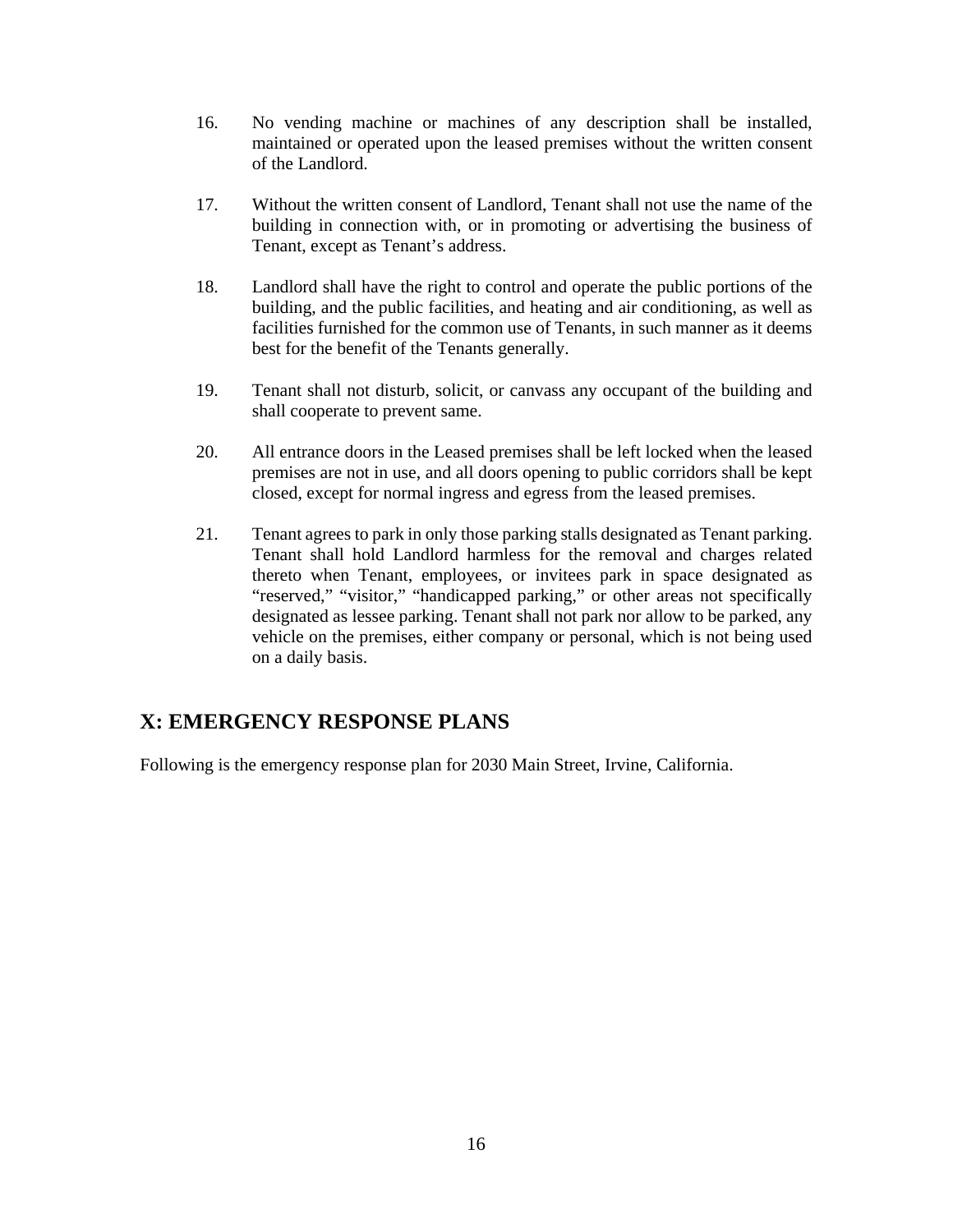# **2030 Main Street Emergency Response Plan**

(Please Distribute to all Existing and New Employees)

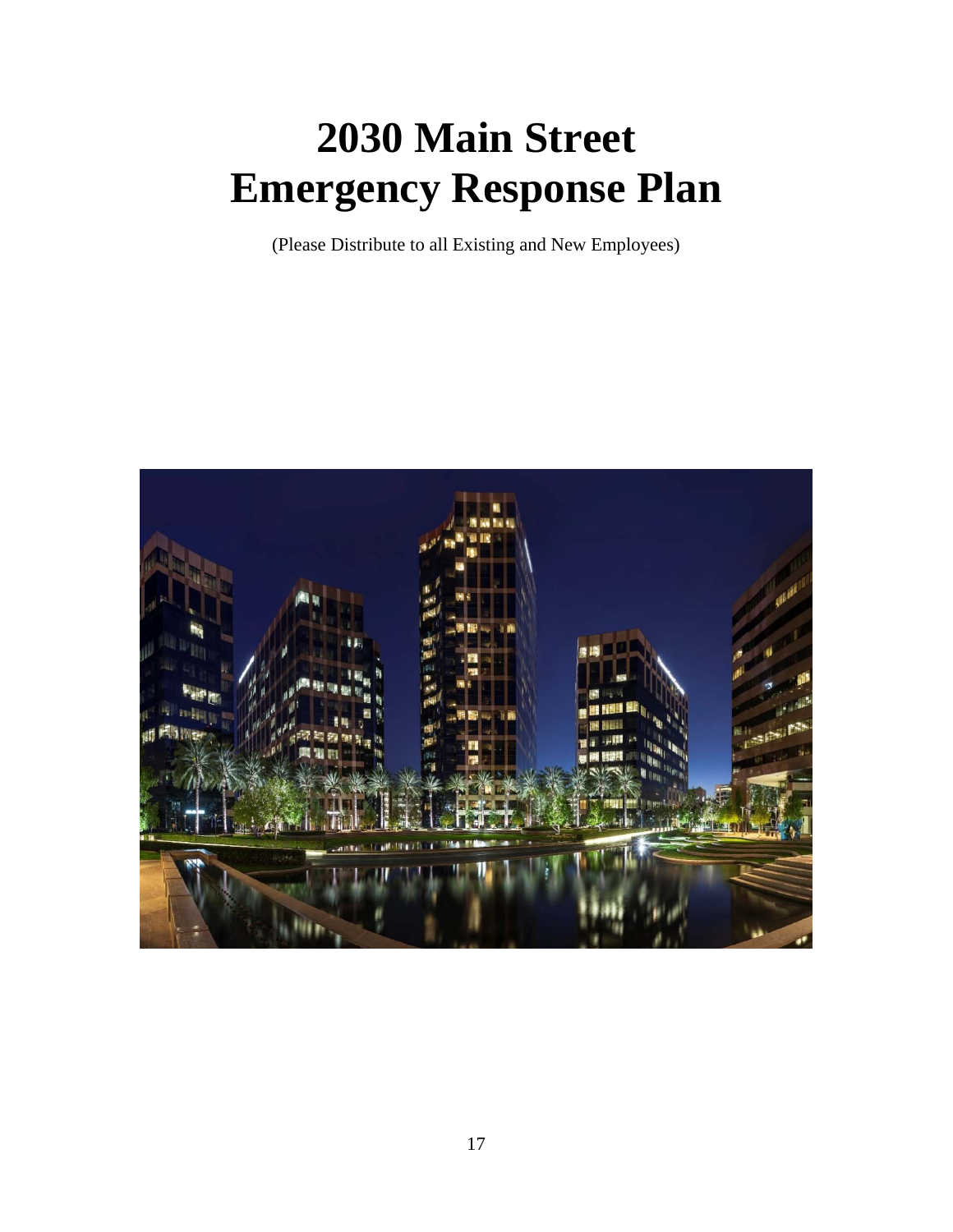## **TABLE OF CONTENTS - EMERGENCY PROCEDURES**

| <b>TELEPHONE NUMBERS</b>    | 19 |
|-----------------------------|----|
| <b>SYSTEMS</b>              | 20 |
| <b>BOMB THREAT</b>          | 21 |
| <b>EARTHQUAKE</b>           | 22 |
| <b>EVACUATION</b>           | 23 |
| <b>FIRE</b>                 | 24 |
| <b>FIRE ALARM</b>           | 25 |
| <b>FIRE PREVENTION</b>      | 26 |
| <b>FLOOR WARDEN</b>         | 27 |
| PHYSICALLY CHALLENGED       | 29 |
| <b>MEDICAL</b>              | 30 |
| <b>POWER FAILURE</b>        | 31 |
| PUBLIC RIOT AND DISTURBANCE | 32 |
| <b>SAFETY TIPS</b>          | 33 |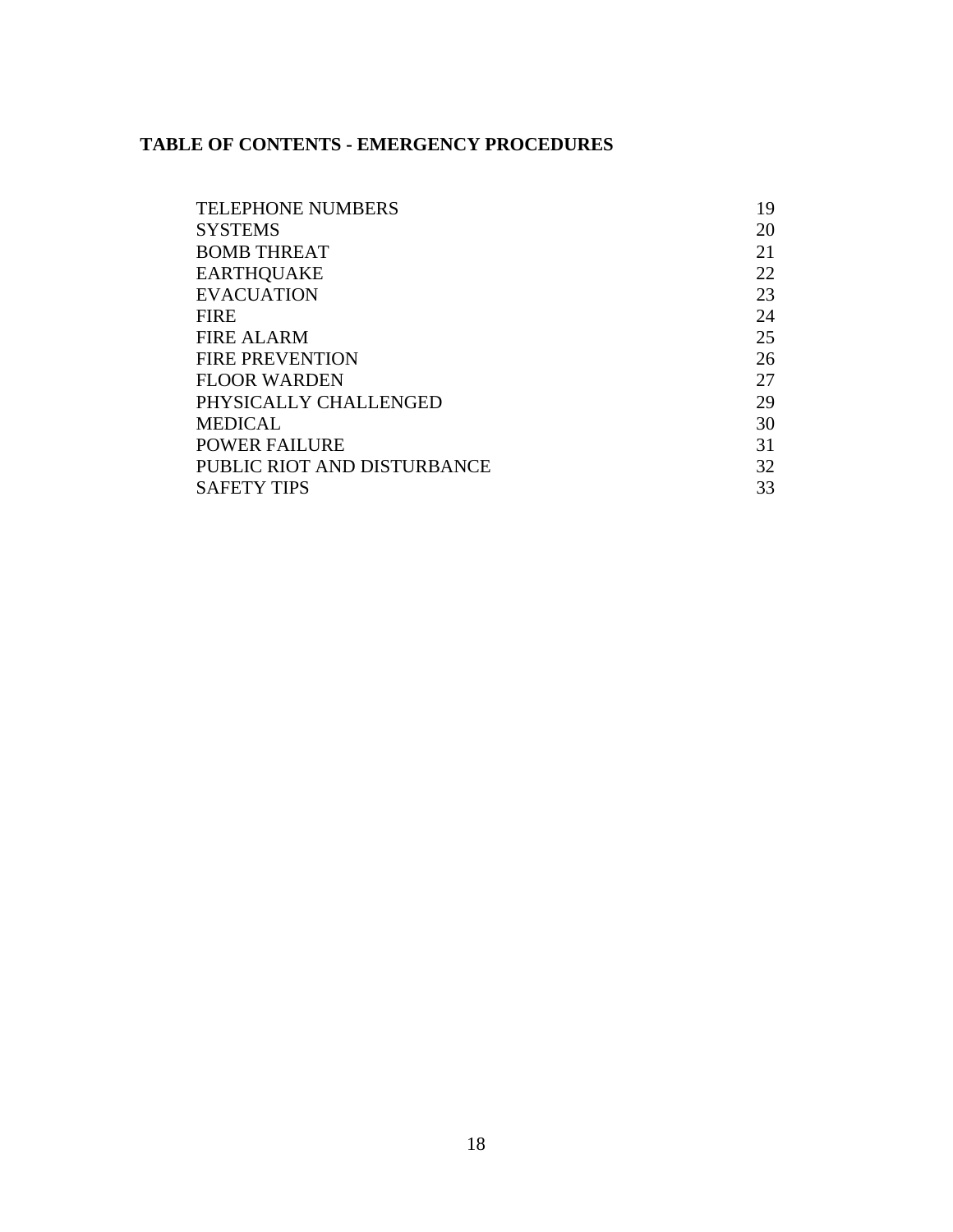## **TELEPHONE NUMBERS**

 $\overline{a}$ 

| <b>LOCAL AUTHORITIES - IRVINE</b> | <b>EMERGENCY</b> | <b>BUSINESS</b>   |
|-----------------------------------|------------------|-------------------|
| <b>FIRE</b>                       | 911              | $(949)744 - 0400$ |
| <b>PARAMEDICS</b>                 | 911              | $(949)744 - 0400$ |
| <b>POLICE</b>                     | 911              | $(949)724 - 7000$ |
|                                   |                  |                   |
|                                   |                  |                   |
| <b>MANAGEMENT OFFICE</b>          | (949)476-1631    | $(949)476-1631$   |
| ON SITE 24-HOUR SECURITY          | (949)261-8740    | $(949)261 - 8740$ |

Business Hours: Monday - Friday, 8:30 a.m. to 5:30 p.m.

When placing a call, provide the following information:

Type of Emergency Your Name Company Name Location 2030 Main Street, Suite , Irvine Telephone Number

NOTE: Please notify the Management Office regarding emergencies. EXCEPTION:

When you hear the fire alarm and audible announcement, evacuate the building. DO NOT wait to call the management office. Office and security personnel will be outside assisting others and not in the office to answer the phone.

\*After normal business hours, the Management Office telephone is forwarded to the building's on-duty security officer's phone.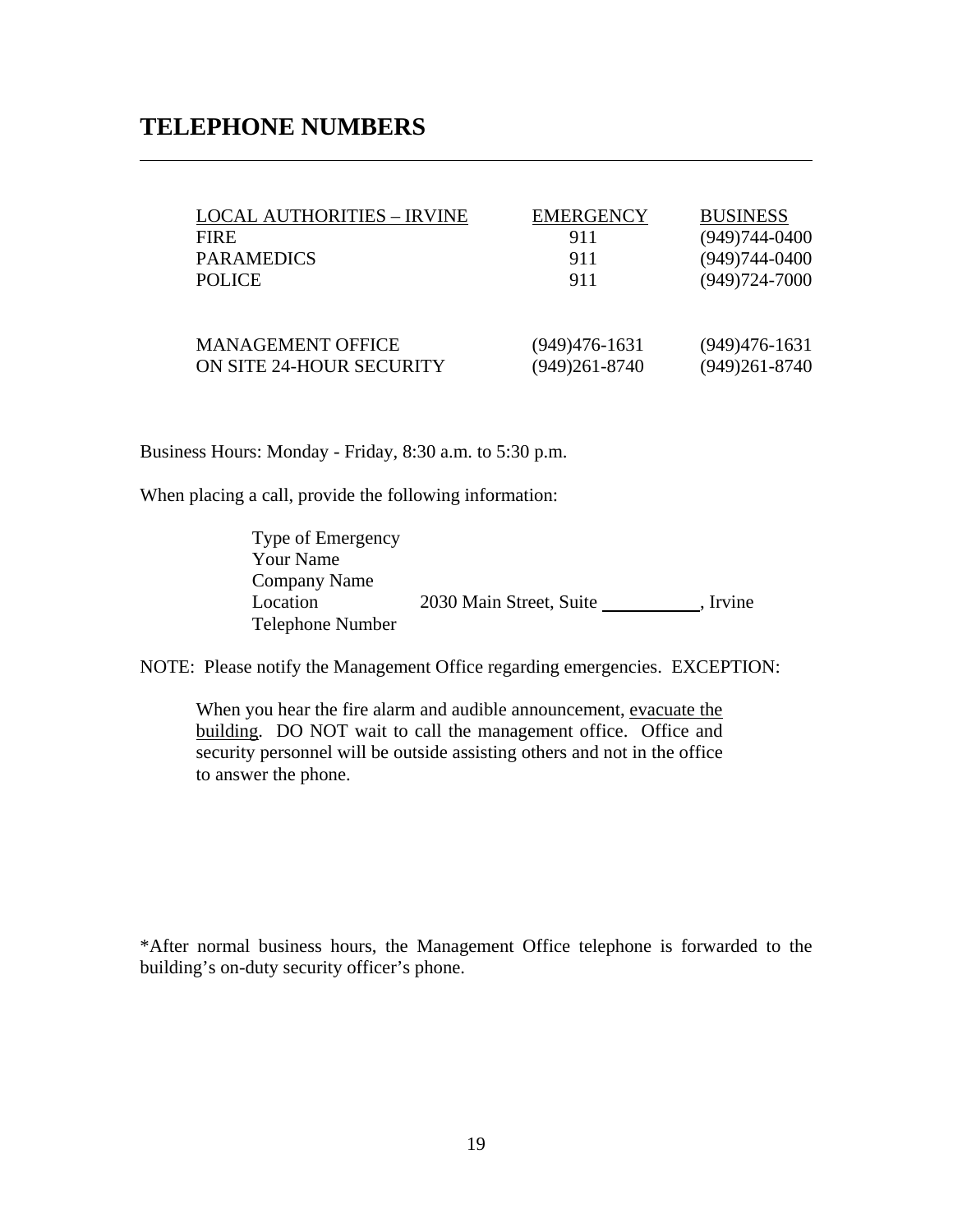## SYSTEMS

 $\overline{a}$ 

## **Fire Alarm Pull Stations**

Four pull stations are located on each floor. On every floor, one pull station is located by each of the two stairwells, one pull station is in the elevator lobby and one pull station is in the service corridor. In case of fire, in or near your suite, activate the nearest pull station regardless of whether or not the alarm signal has sounded. In addition, call the Fire Department (911) directly.

## **Fire Life Safety Speaker System**

The building is equipped with a life safety public address system with the capability of notifying all floors, simultaneously or individually, of emergency situations. Special instructions may also be broadcast from the Fire Control Room through the public address system that is audible in the Tenant spaces, restrooms, corridors, exit stairwells, and elevators.

## **Sprinklers and Smoke Detectors**

The building is fully sprinklered and each floor is equipped with smoke detectors. Both of these systems are automatically monitored so that if either one is activated by smoke or heat, the alarm signal will sound on that floor and the central station fire service will be alerted.

## **Elevators**

The elevators will automatically be recalled to the ground floor lobby once a floor alarm signal is activated as a result of smoke in any elevator lobby. While a floor is in an alarm situation, the elevators will not respond to the lobby call buttons and cannot be used for evacuation. Use the emergency stairwells.

## **Stairwells**

The stairwell doors will automatically unlock upon activation of the alarm signal. They will remain unlocked until after the emergency. The stairwells will automatically be pressurized to keep smoke from entering. Do not prop open stairwell doors.

## **Fire Alarm Signal**

The signal is an intermittent high pitched tone sounded on the "alarmed" floor in an emergency. The floor immediately above and the floor immediately below the "alarmed" floor will also have signals activated. The Orange County Fire Authority requires that only the affected floor plus the floor immediately above and immediately below be in an alarm condition.

## **Fire Extinguishers**

Each floor has two extinguishers mounted in cabinets in the corridors. The locations are indicated on the emergency exit plan. These extinguishers can be used on all types of small fires including ordinary combustible materials, flammable liquids and on energized electrical equipment.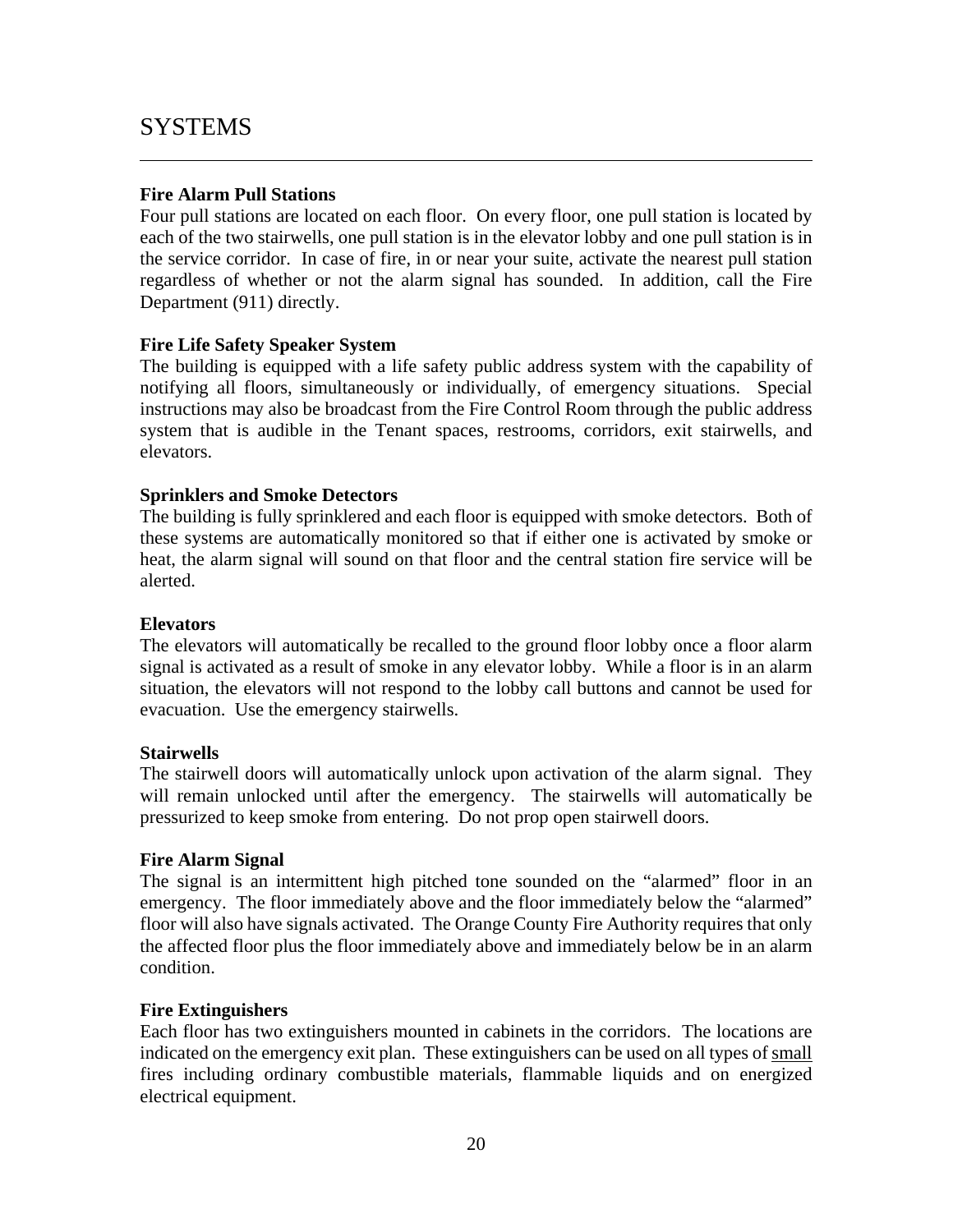## **BOMB THREAT**

| <b>IRVINE POLICE DEPARTMENT</b> | 911              |
|---------------------------------|------------------|
| <b>MANAGEMENT OFFICE</b>        | $(949)$ 476-1631 |
| ON SITE BUILDING SECURITY       | $(949)$ 476-1631 |

## **DO**

 $\overline{a}$ 

Identify caller and note the time the threat was received.

Ask the following questions (note the exact words of the person placing call):

- Where is the bomb?
- When is it set to go off?
- What does it look like?
- What kind of bomb is it?
- Who put it there?
- Why was it put there?

Keep the caller on the line as long as possible. Signal a fellow employee to notify the Police Department (911) and the Management Office (949) 476-1631.

Concentrate on voice characteristics, speech pattern, and background noise.

Turn off all radios.

## **DO NOT**

Touch or move any suspicious objects.

React in a manner that may cause undue alarm and possible panic.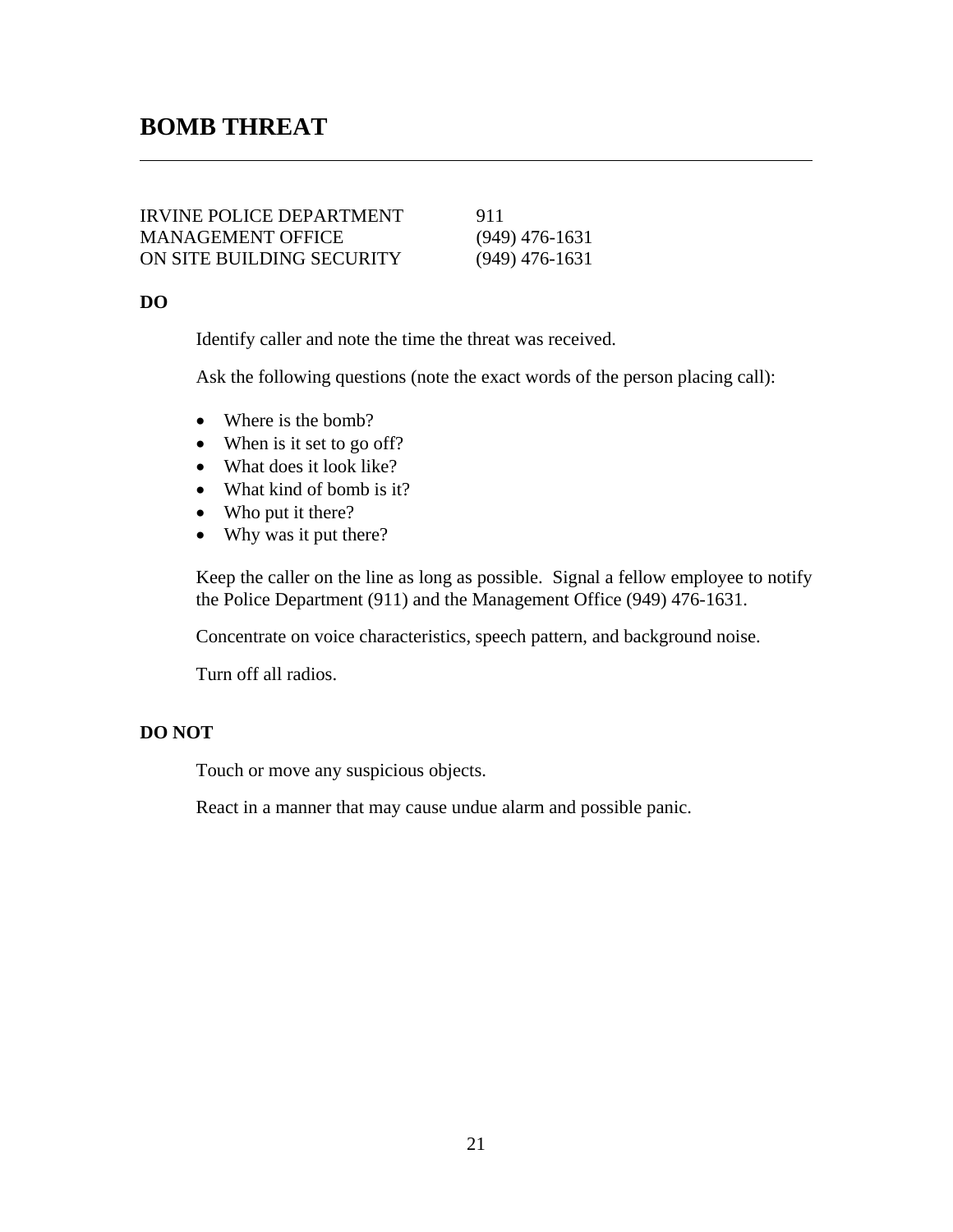## **DO**

 $\overline{a}$ 

Take cover under a desk, in a doorway, or in the center of the building. The elevator lobby area is most secure. (Do NOT use the elevators however.)

Stay clear of bookcases, file cabinets, windows, and similar items.

Follow instructions of the Fire Department and your building management.

Keep calm.

Turn off all electrical equipment.

Wait for instructions from Security or the Management Office in the event of extended power failure.

Vacate when you feel it is safe to do so. Use extreme caution. Care must be taken when leaving the building. During and following earthquakes, building materials and broken glass can fly outward for many, many feet. Move well away from the building as quickly as possible.

## **DO NOT**

Use elevators.

Use telephones.

React in a manner that may cause undue alarm or panic.

Stand near windows.

Use matches if power fails.

Panic in the event you are in an elevator and it stops. The elevators are designed to automatically stop in an earthquake. Please relax and remain calm. Elevator technician(s) will take action to remove passengers from inoperative elevators as soon as possible.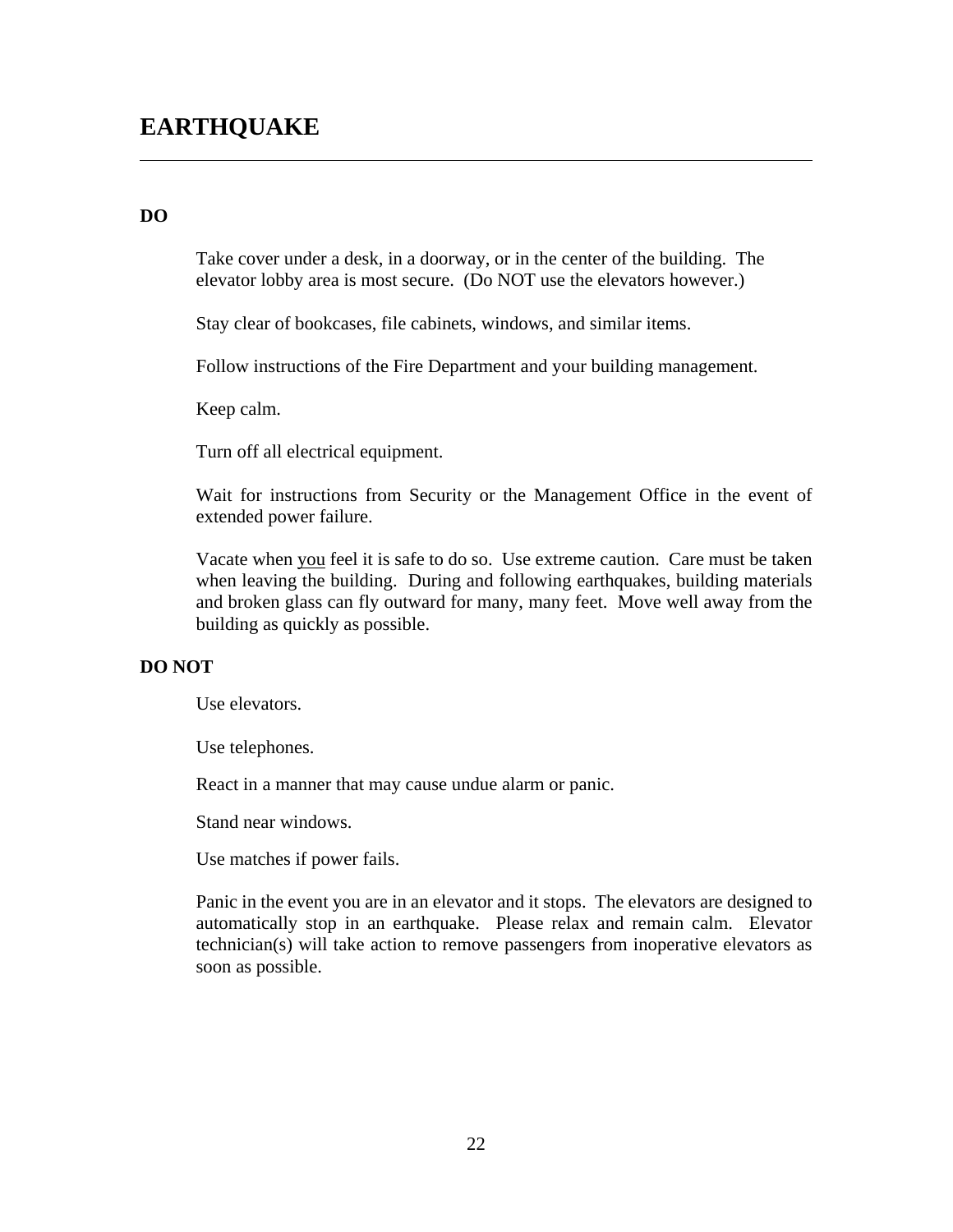## **EVACUATION**

Evacuation will be by one or both of the two stairways from the floor on which the emergency situation has occurred. All Tenants are urged to become familiar with the location of the stairways and their exits.

Remember: usually only a small area is involved in an emergency incident; therefore only two or three floors may need to be evacuated.

## **DO**

 $\overline{a}$ 

Respond quickly, but calmly.

Clear emergency stairwell doors.

Assist handicapped personnel.

Search office space and restrooms for all personnel.

Evacuate through the designated stairway, keep to the outside of the stairs and use the handrail. The inside portion of the stairwell must be available for firemen coming up.

## **DO NOT**

Use elevators.

Re-enter area until cleared by authorities.

Block stairwells, vestibules, or doors.

React in any manner that may cause undue alarm and panic.

Go home, or offsite without clearly checking out with your manager. It may otherwise be assumed that you are still inside.

All stairwell doors are self-locking. Once you enter a stairway, you should assume that you can't re-enter any floor. You will need to exit from the ground level. Ground level stairwell doors will allow exit from the stairway to the outside. They are, however, locked from the outside to prevent entry into the stairwell.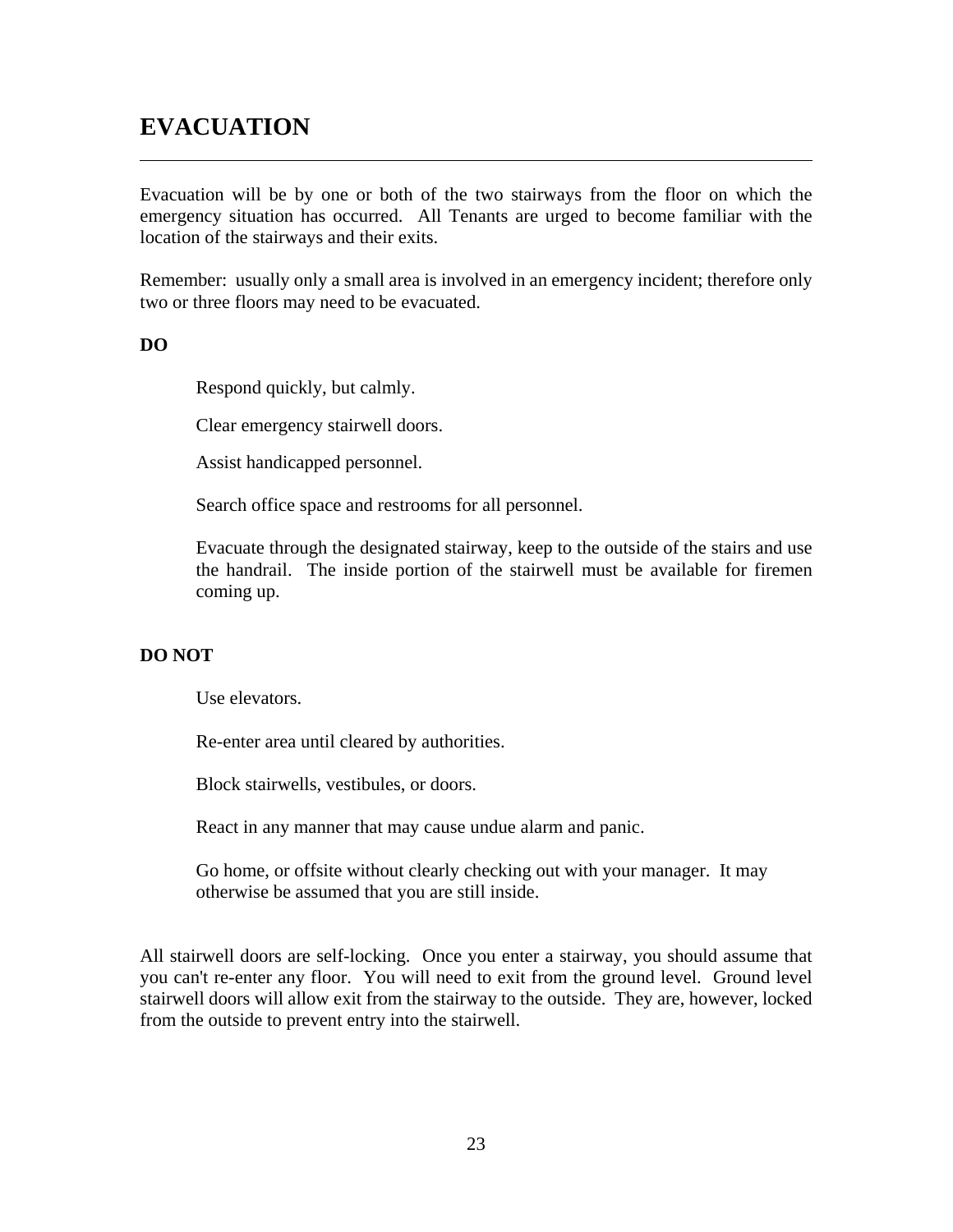$\overline{a}$ 

| <b>IRVINE FIRE DEPARTMENT</b> | 911              |
|-------------------------------|------------------|
| <b>MANAGEMENT OFFICE</b>      | $(949)$ 476-1631 |
| ON SITE BUILDING SECURITY     | $(949)$ 261-8740 |

## **DO**

When fire is suspected or discovered in the building, immediately **CALL** the Fire Department (911) (whether or not the fire alarm signal has already sounded).

Give the Fire Department the following information:

 Description of the problem - what is burning, etc. Exact location of the building: 2030 Main Street, Suite Your floor number and suite number Your name and as much other information as is requested

Stay on the telephone long enough to know that the information was received and understood.

If you see the fire in your area, activate the nearest fire alarm pull station whether or not the fire alarm signal has already sounded on the floor.

If ordered to evacuate, follow the routes described in the Emergency Exit Plan.

Close all doors if you feel you have time.

Exit by stairwells only.

## **DO NOT**

Panic.

Use elevators.

Re-enter space for valuables.

Break windows.

Open hot doors.

Become a spectator.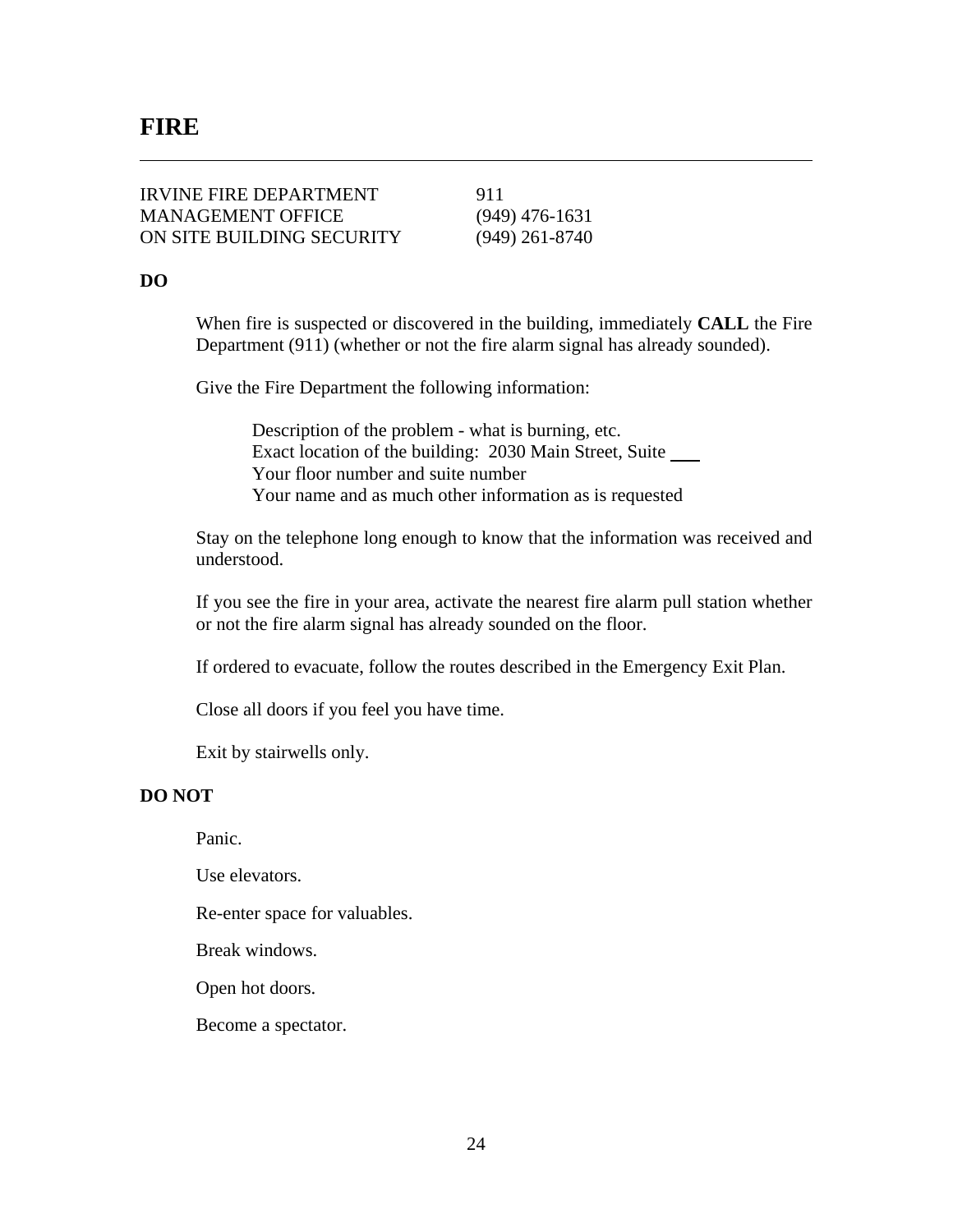## **FIRE ALARM**

 $\overline{a}$ 

Following is useful Information that Floor Wardens and Tenants should know about the Building's Life/Safety System.

The Building's Fire Alarm system is activated in three ways:

- 1. Sprinkler Flow (water is emitted from sprinklers)
	- 2. Smoke Detector (located in various areas throughout each floor, the supply air ducts above the ceiling as well as in each floor's elevator lobby)
	- 3. Pull Boxes (manually activated by a person who has observed a fire or other emergency incident)

If one of the alarms is activated, the siren will sound automatically. It will be heard clearly on the floor where the activation has occurred. Pursuant to the fire codes, the alarm will also be sounded on one floor immediately above and one floor immediately below the "activated" floor.

On the ground floor of the building is a sophisticated Fire Control Room that is accessible to the Irvine Fire Department. Within the room, the fire annunciator panel will light and an alarm will be set off. The Fire Control Panel indicates which floor zone alarm has been activated. The Fire Department is responsible for investigating the problem. The building staff is not trained nor equipped to fight fires.

The building's fire safety system is connected to an alarm monitoring company. The monitoring company will dispatch the Fire Department. In the event the alarm is false, the Building Engineer or Security Officer will notify affected personnel as soon as an investigation of the area has been completed.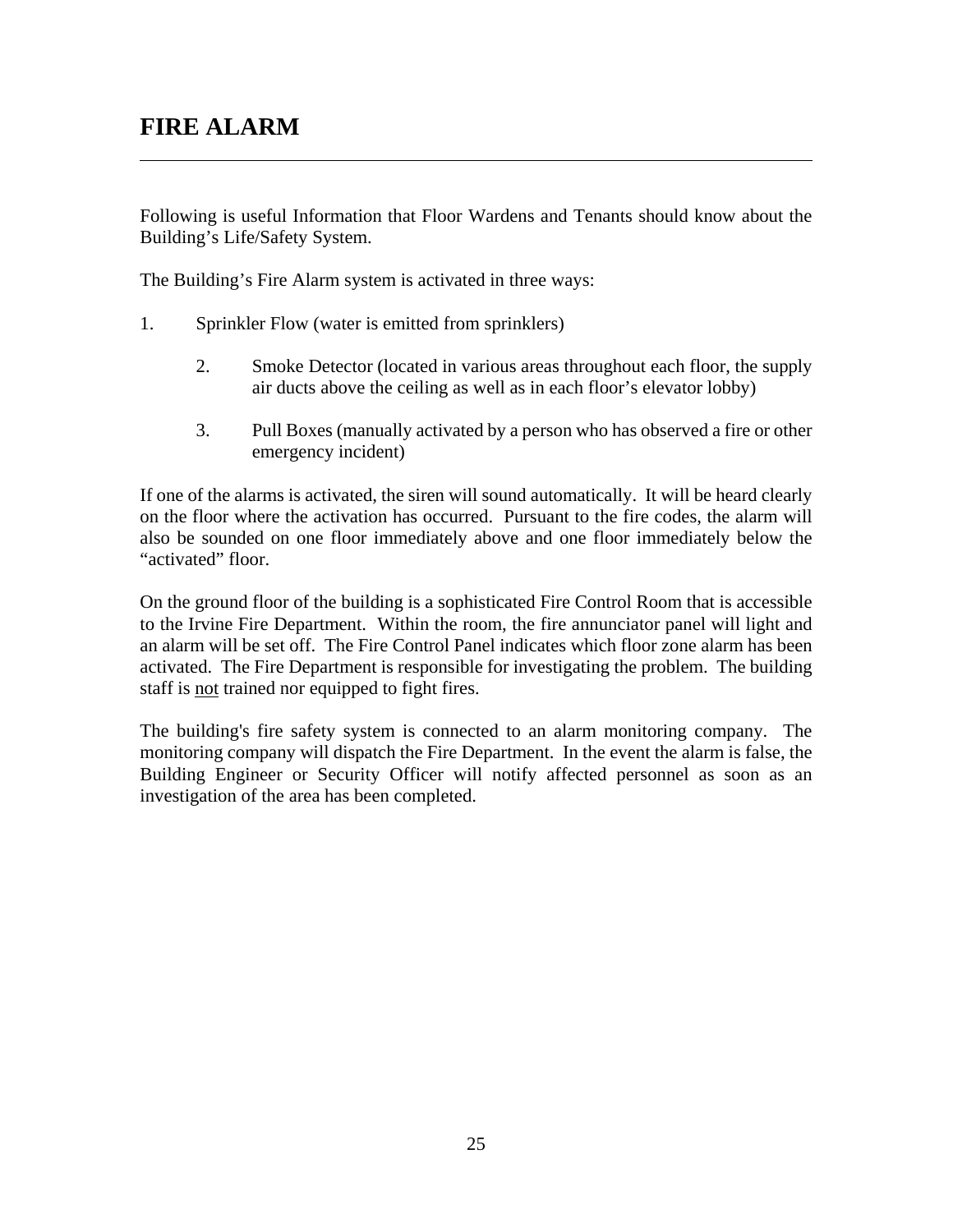## **FIRE PREVENTION**

 $\overline{a}$ 

Smoking is prohibited by California Law throughout the entire building.

Smoke only in areas outside of the building and away from the lobby doors.

Unplug all electrical equipment that is not working properly or is in need of repair.

Do not overload wall outlets.

Keep heat-producing devices away from flammable objects.

Assign a specific individual to ensure that appliances are turned off when leaving your office.

Store and use flammable liquids according to container instructions and city/code regulations.

Do not allow accumulation of trash or any material that is flammable.

Do not hold suite doors or lobby doors open with door stops or other items. All suite doors that enter/exit into a common corridor or elevator lobby must be kept closed unless the door(s) is held open with a magnetic device that is connected to the building's Fire Control System.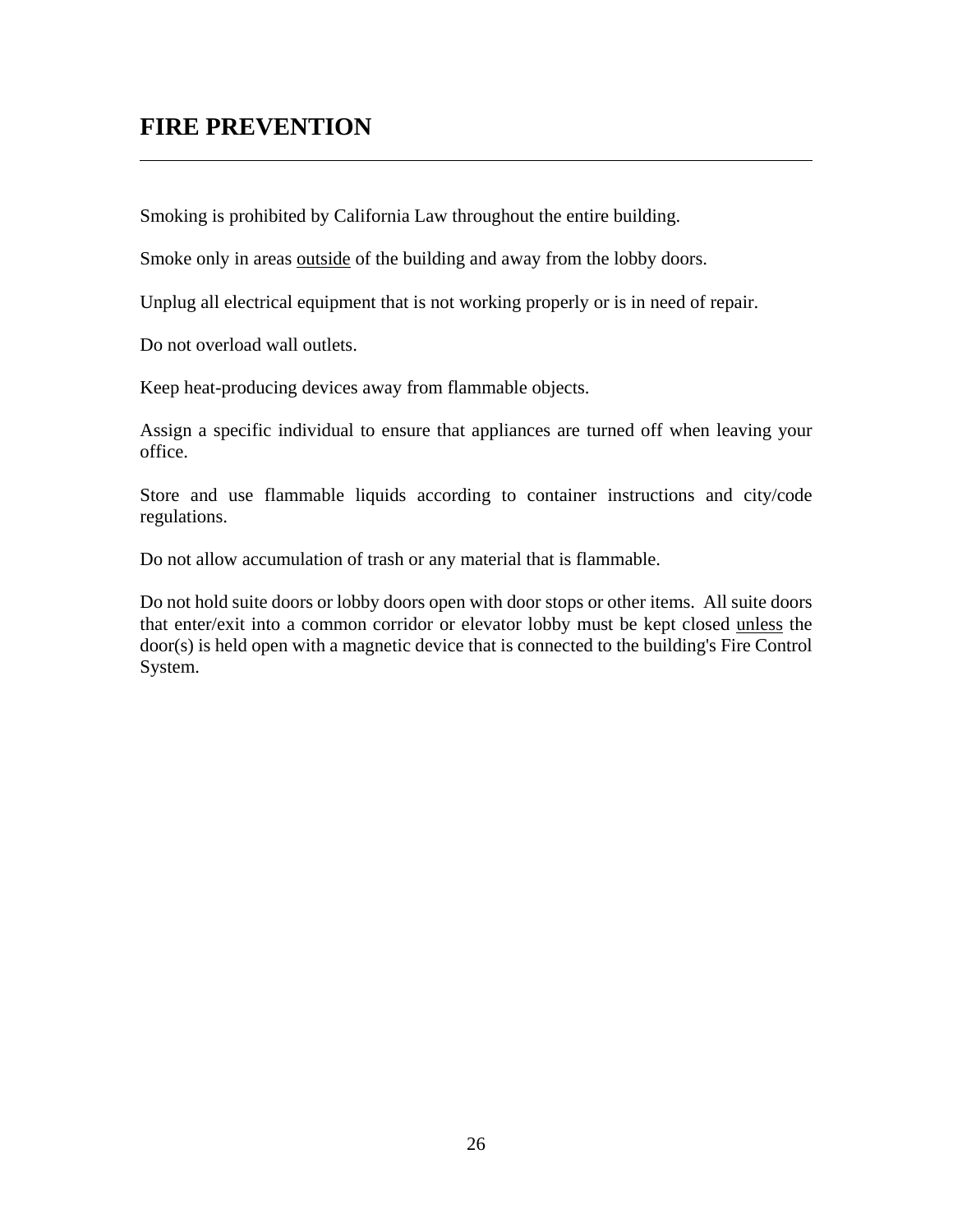## **FLOOR WARDEN**

 $\overline{a}$ 

Each company should have Floor Warden(s) for their offices. Each Floor Warden should assign one Alternate to take the Floor Warden's place if necessary. If additional training is needed for new or replacement Floor Warden(s), please notify the management office.

The Floor Wardens and Alternates should be personnel that are normally in the office and not subject to travel, outside meetings, etc.

Each Warden and Alternate should be aware of building procedures for fire, emergency, bomb threat and/or any other emergency where the Fire Department is needed.

As an aid in your employees' identification of a Floor Warden, the Management Office provides all Floor Wardens with an orange vest. It is recommended that employers provide a flashlight to each Floor Warden and Alternate.

Each Floor Warden should be aware of all fire exits and manual pull stations, fire equipment cabinets, and if provided by the Tenant, the location of the Tenant's First Aid Kit.

## **DUTIES**

If there is fire or smoke, pull a manual station. Pull Stations are located at each stair door and the elevator lobby. Call the Fire Department **ONLY IF YOU SEE OR SMELL SMOKE OR FIRE**.

Take your flashlight, put on your orange vest, and prepare the Tenants to evacuate.

Check interior offices. Verify they are unoccupied. If you have time, close as many doors as possible. Then vacate.

Ensure that people are moving down the stairways. Tell them to stay calm and orderly, walk, do not run down the stairs. All physically impaired or handicapped people are to be helped to the stairwells for further instructions. You may be instructed to move the individuals to a floor which is located one or more floors away from the fire area.

Before opening any doors, feel them to determine the temperature. **DO NOT OPEN DOORS THAT ARE HOT TO THE TOUCH**. Find another exit.

(continued)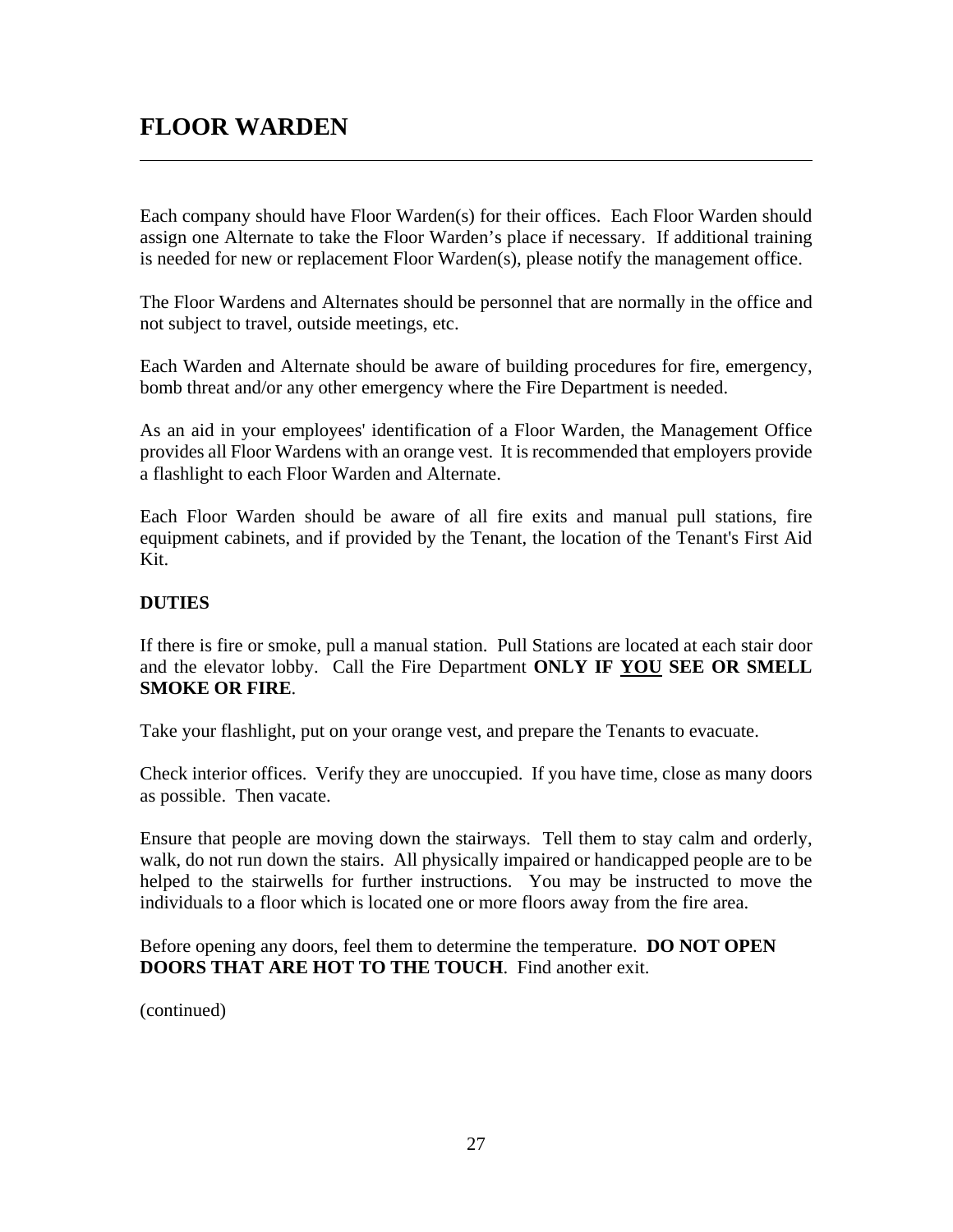$\overline{a}$ 

The Floor Warden is generally the last to leave the suite. To the extent you do not endanger your life, you should make a final round of the offices, restrooms, and conference rooms to be sure that all personnel have been evacuated from the floor. As the Floor Warden leaves the premises, they should CLOSE ALL DOORS. This helps contain fire and smoke.

When you have successfully evacuated the Tenants under your charge from the building, ensure that everyone moves well away from the building to one of the two designated assembly area.

**DO NOT USE THE ELEVATORS**. If the smoke detector in the lobby is activated, all elevators will return to the ground floor for Fire Department use.

If the smoke is heavy, CRAWL along the floor. Stay as close to the floor as possible; the air is better lower to the ground. Take short breaths and **REMAIN CALM**.

**FLOOR WARDENS ARE NOT TRAINED, NOR ARE THEY EXPECTED, TO FIGHT FIRES. THEY SHOULD EXIT THE BUILDING TO ENSURE THEIR OWN SAFETY.**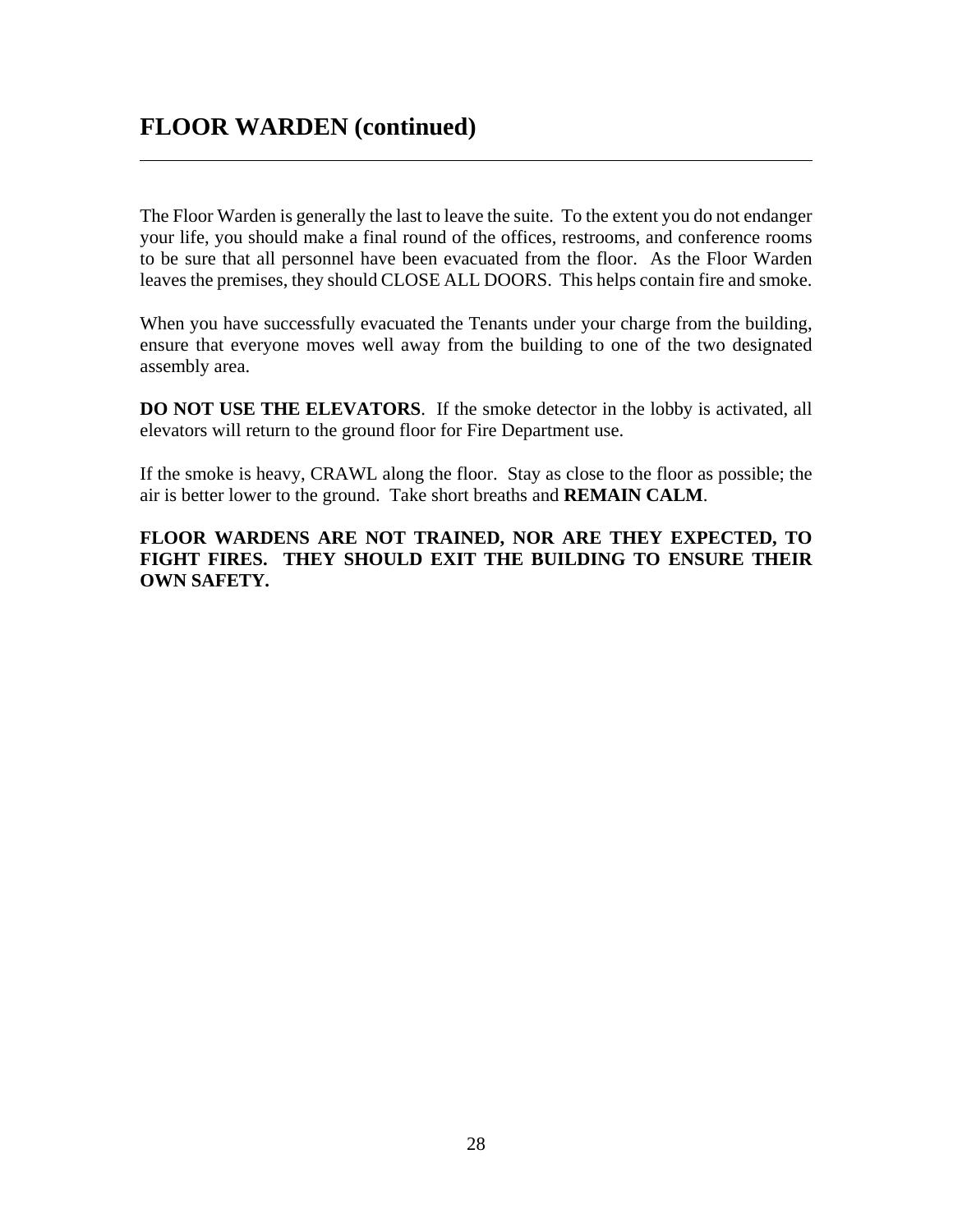## **PHYSICALLY CHALLENGED EMPLOYEES**

 $\overline{a}$ 

Physically challenged persons should be familiarized with the building's emergency procedures for evacuation, use of exits, fire stairwells, and any special arrangements relative to their safe egress from the building.

The Management Office requests notification of all physically challenged employees and each Tenant's plan for their safe evacuation. This information will be kept confidential.

Two persons should be designated to aid each physically challenged person in the immediate area during an emergency.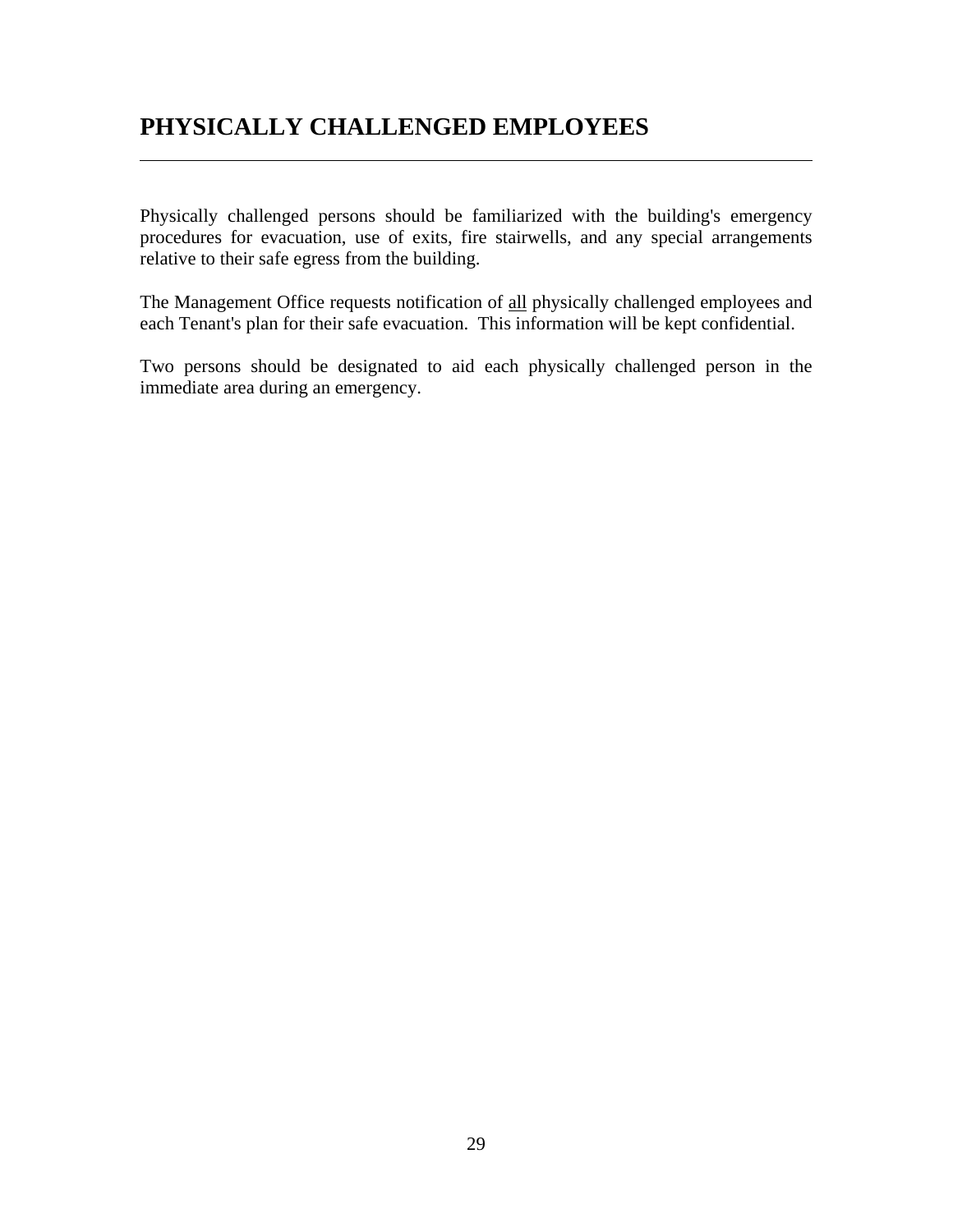$\overline{a}$ 

| <b>PARAMEDICS</b>             | 911 |
|-------------------------------|-----|
| IRVINE POLICE DEPARTMENT      | 911 |
| <b>IRVINE FIRE DEPARTMENT</b> | 911 |

Accident or sudden illness may cause an emergency which necessitates immediate first aid and subsequent medical attention. The Police and Fire Departments are equipped to handle breathing and other lifesaving problems and have trained resuscitation teams for any emergency.

In case of a medical emergency:

## **DO**

Call for an ambulance - 911.

Determine extent of injury or nature of illness.

Notify Management Office (949) 476-1631 and/or Security at (949) 261-8740.

Meet emergency personnel in building lobby and direct them to injured person(s).

Attend to physically challenged persons.

Record information:

- $\bullet$  Person(s) Injured
- Medical Problem
- Hospital
- Notified: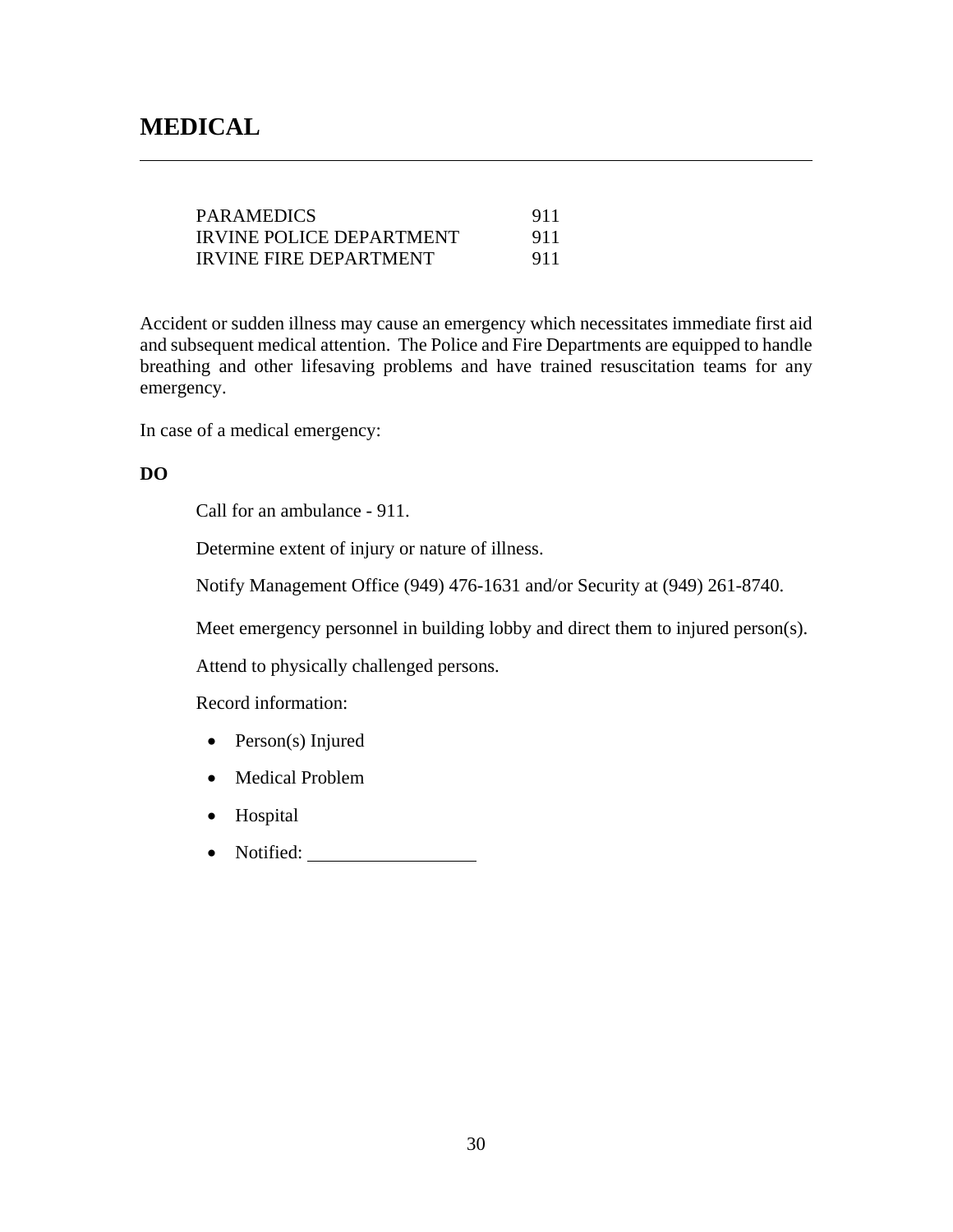## **POWER FAILURE**

 $\overline{a}$ 

On occasion you may experience a power failure within the building, or premises, due to a power company incident or mechanical failure.

In the event of a total power outage, the following will occur:

The building's emergency generator will turn on automatically and generate power to various areas of the building.

Certain lights will remain on in the corridors, offices and stairwells for the safety of the Tenants.

All elevators will return to the first floor and only one car will operate at a time.

The power for the Life/ Safety and PA system will remain operational.

Back-up power is not provided to Tenants' electrical outlets; therefore, your office equipment, etc. will shut off.

For your own safety:

Keep at least one flashlight in use.

Turn off electrical office machines and appliances to prevent a surge when service is restored.

Use caution when moving in dimly lit areas.

Remain at ease.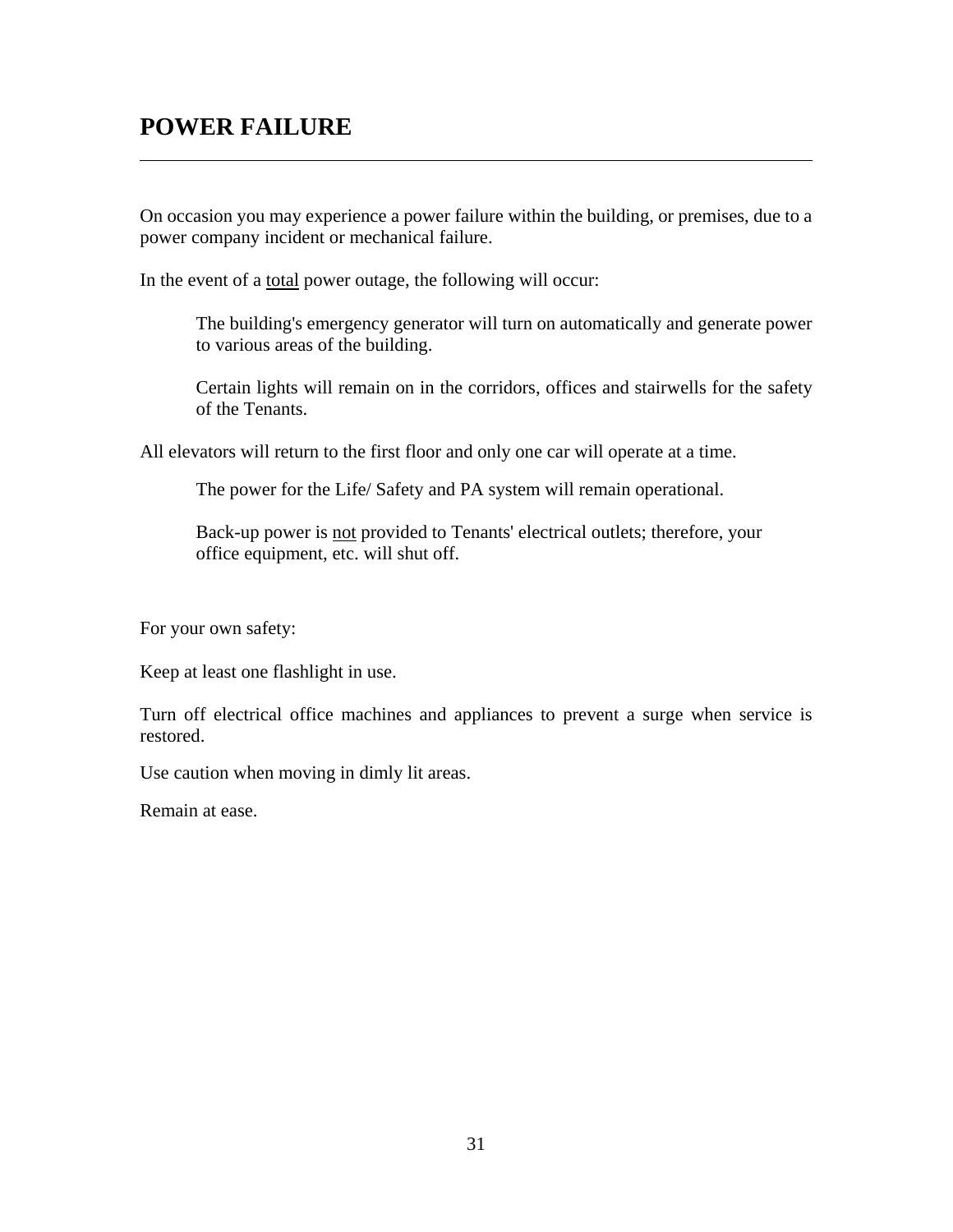## **PUBLIC RIOT AND DISTURBANCE**

FIRE DEPARTMENT 911 POLICE DEPARTMENT 911<br>MANAGEMENT OFFICE (949) 476-1631 **MANAGEMENT OFFICE** ON SITE BUILDING SECURITY (949) 476-1631

Avoid the area of disturbance.

Avoid windows.

 $\overline{a}$ 

Lock doors and close blinds.

Report any suspicious persons.

Notify police.